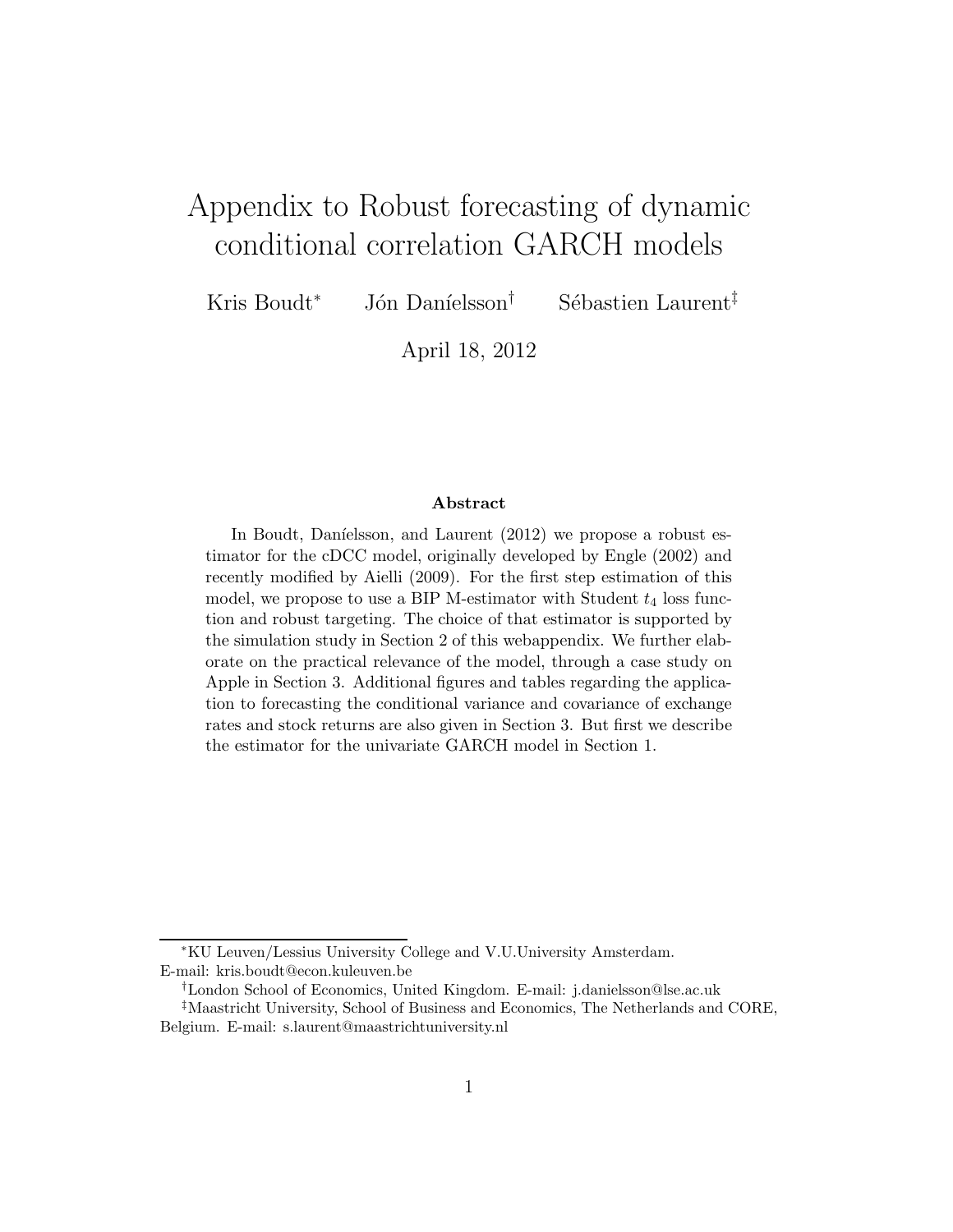## 1 Robust M-estimators of univariate garch models

The central problem is to estimate the parameters of a  $GARCH(1,1)$  model in the presence of additive, but once-off, jumps  $a_t$ , i.e.

$$
s_t^* = \mu + s_t \tag{1.1}
$$

$$
s_t = y_t + a_t \tag{1.2}
$$

$$
y_t = \sqrt{h_t} z_t \text{ where } z_t \stackrel{i.i.d.}{\sim} N(0, 1) \tag{1.3}
$$

$$
h_t = \omega + \alpha_1 y_{t-1}^2 + \beta_1 h_{t-1}.
$$
 (1.4)

Muler and Yohai (2008) (MY) recommend the estimation of the BIP–GARCH using a M–estimator that minimizes the average value of an objective function  $\rho(\cdot)$ , called  $\rho$ -function, evaluated at the log-transformed squared devolatilized returns, that downweights the extreme observations and hence the jumps, i.e.

$$
\hat{\theta}^{\mathcal{M}} = \operatorname{argmin}_{\theta \in \Theta} \frac{1}{T} \sum_{t=1}^{T} \rho \left( \log \frac{s_t^2}{h_t} \right). \tag{1.5}
$$

The choice of  $\rho(\cdot)$  trades off robustness vs. efficiency. The Gaussian QML estimator is equivalent to M-estimation with  $\rho$ -function equal to

$$
\rho_0(z) = -z + \exp(z),
$$

yielding GARCH estimates that can have a large bias in the presence of outliers.

In the case of Gaussian innovations and no outliers,  $\log(s_t^2/h_t)$  has the following density function

$$
g_0(z) = \frac{1}{\sqrt{2\pi}} \exp[-(\exp(z) - z)/2].
$$

MY recommend  $\rho_1(z) = 0.8m(g_0(z)/0.8)$ , where the *m*-function is a smoothed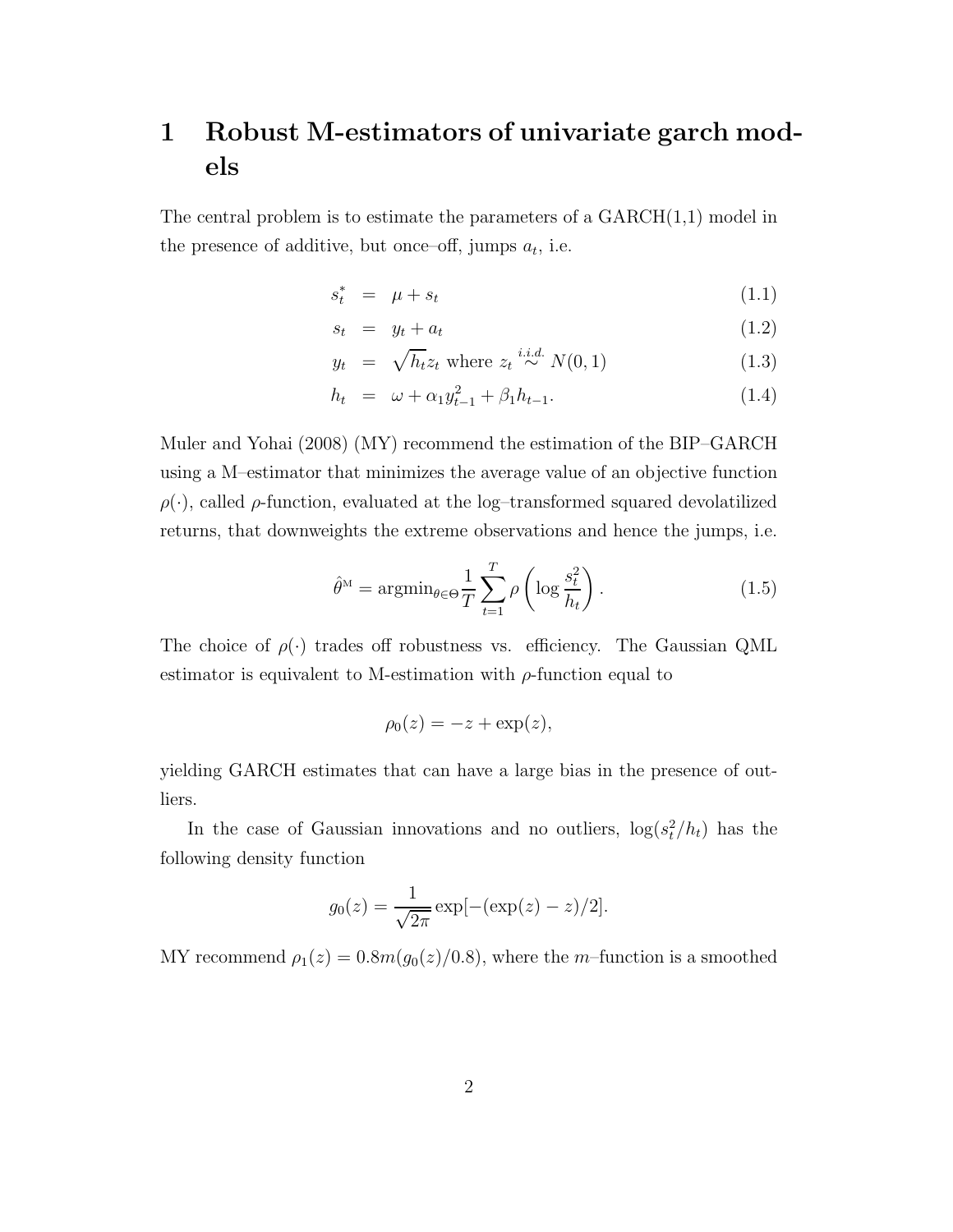version of  $m_1(x) = xI(x \le 4) + 4I(x > 4)$ , i.e.,

$$
m(x) = \begin{cases} x & \text{if } \le 4\\ P(x) & \text{if } 4 < x \le 4.3\\ 4.15 & \text{if } x > 4.3, \end{cases}
$$

and

$$
P(x) = \frac{2}{(x_1 - x_0)^3} \left( \frac{1}{4} (x^4 - x_0^4) - \frac{1}{3} (2x_0 + x_1)(x^3 - x_0^3) + \frac{1}{2} (x_0^2 + 2x_0 x_1)(x^2 - x_0^2) \right)
$$
  
- 
$$
\frac{2x_0^2 x_1}{(x_1 - x_0)} (x - x_0) - \frac{1}{3(x_1 - x_0)^2} (x - x_0)^3 + x,
$$

where  $x_0 = 4$  and  $x_1 = 4.3$ .

The MY  $\rho$ -function  $(\rho_1(\cdot))$  cannot readily be extended to the multivariate case, and we hence employ the  $\rho$ -function proposed by Boudt and Croux (2010) (denoted  $\rho_2(\cdot)$ ). It is based on the Student  $t_4$  density function and easily extends to the multivariate case:

$$
\rho_2(z) = -z + \sigma_{1,4} \rho_{t_{1,4}}(\exp(z)),
$$

where

$$
\rho_{t_{N,\nu}}(u) = (N+\nu)\log(1+\frac{u}{\nu-2})\tag{1.6}
$$

and

$$
\sigma_{N,\nu} = N/E[\rho'_{t_{N,\nu}}(u)u],\tag{1.7}
$$

with  $u$  a chi–squared random variable with  $N$  degrees of freedom. Under general conditions, MY also establish the consistency and asymptotic normality of these estimators.

A second modification of the MY procedure is that we integrate reweighted estimates of the mean and variance in the forecasting procedure. The above definitions of the BIP–GARCH model and M–estimators are for  $s_t = s_t^* - \mu$ .  $MY$  assume that  $\mu = 0$  and thus only focus on the conditional variance. Unfortunately, this assumption may not hold in practice and a jump robust estimator of  $\mu$  is therefore needed. Furthermore, MY estimate the intercept  $\omega$  jointly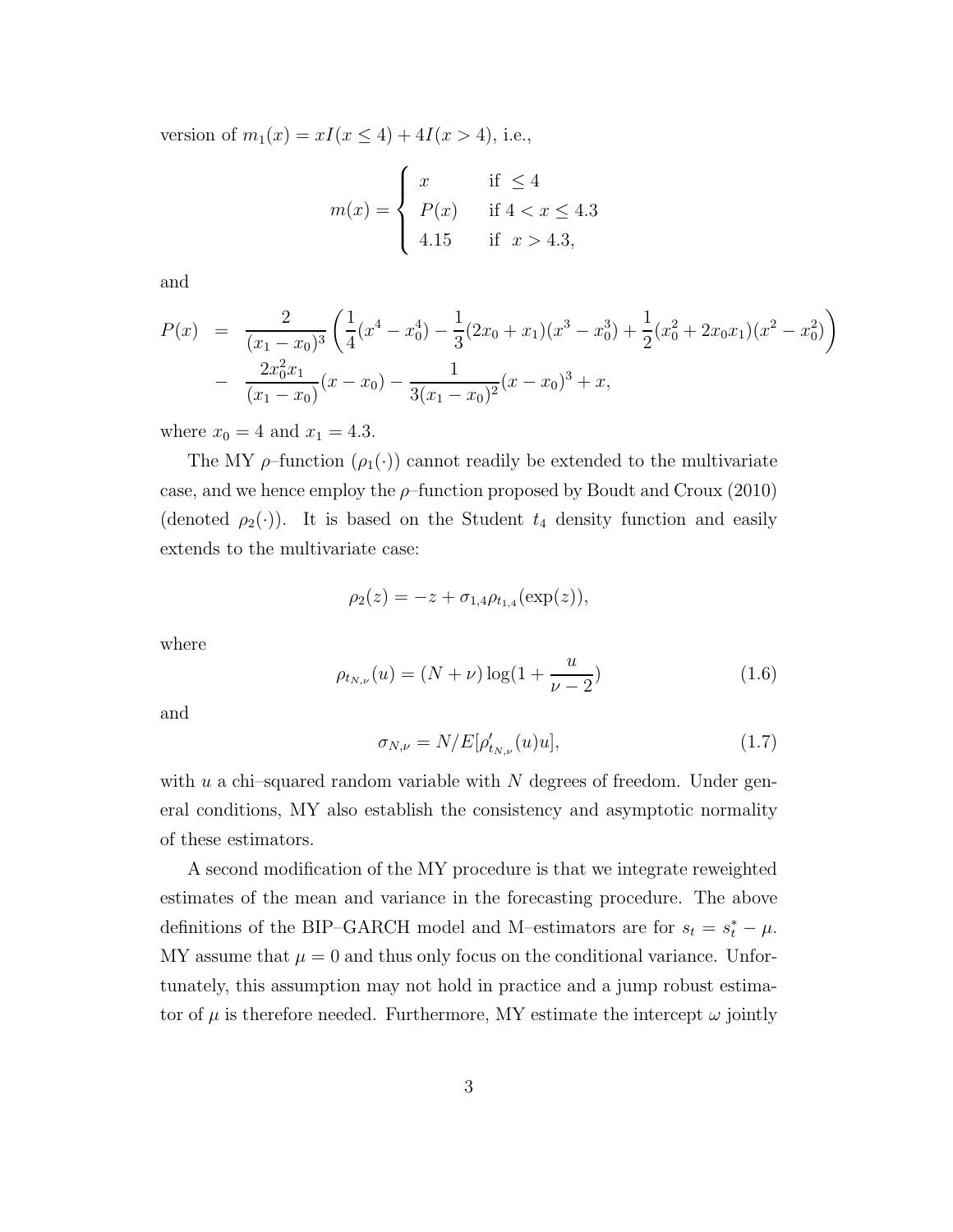with the parameters  $\alpha$  and  $\beta$ . As noted by Engle and Mezrich (1996), this is especially difficult if  $\alpha$  and  $\beta$  sum to a number very close to one, as the intercept will be very small but must remain positive. Engle and Mezrich (1996) propose variance targeting as an estimation procedure where  $\omega$  is reparameterized as  $\hat{h}(1-\alpha_1-\beta_1)$  (with  $\hat{h}$  a consistent estimator of h) before estimating the remaining parameters. Francq, Horvath, and Zakoian (2011) show that when the model is misspecified, the variance targeting estimator can be superior to the QMLE for long-term prediction or Value–at–Risk calculations.

In absence of outliers, natural choices for  $\hat{\mu}$  and  $\hat{h}$  are the sample mean and the sample variance of the returns. However, these estimators are known to be very sensitive to outliers (e.g. outliers causing a large upward bias in the sample variance). We therefore consider in the simulation study of the next section the use of the robust reweighed mean and variance estimators proposed by Boudt, Croux, and Laurent (2011) and described in Appendix A of Boudt, Daníelsson, and Laurent (2012).

## 2 Simulation

In this section we study the finite sample properties (bias and RMSE) of different estimators for the model in (1.1), more precisely:

- No variance targeting
	- 1. QML-estimator (M-estimator with loss function  $\rho_0$ );
	- 2. BIP M-estimator with loss function  $\rho_1$ ;
	- 3. BIP M-estimator with loss function  $\rho_2$ ;
- Variance targeting
	- 4. QML-estimator (M-estimator with loss function  $\rho_0$ ), with targeting towards the sample mean and variance;
	- 5. BIP M-estimator with loss function  $\rho_1$ , with targeting towards the robust weighted mean and variance;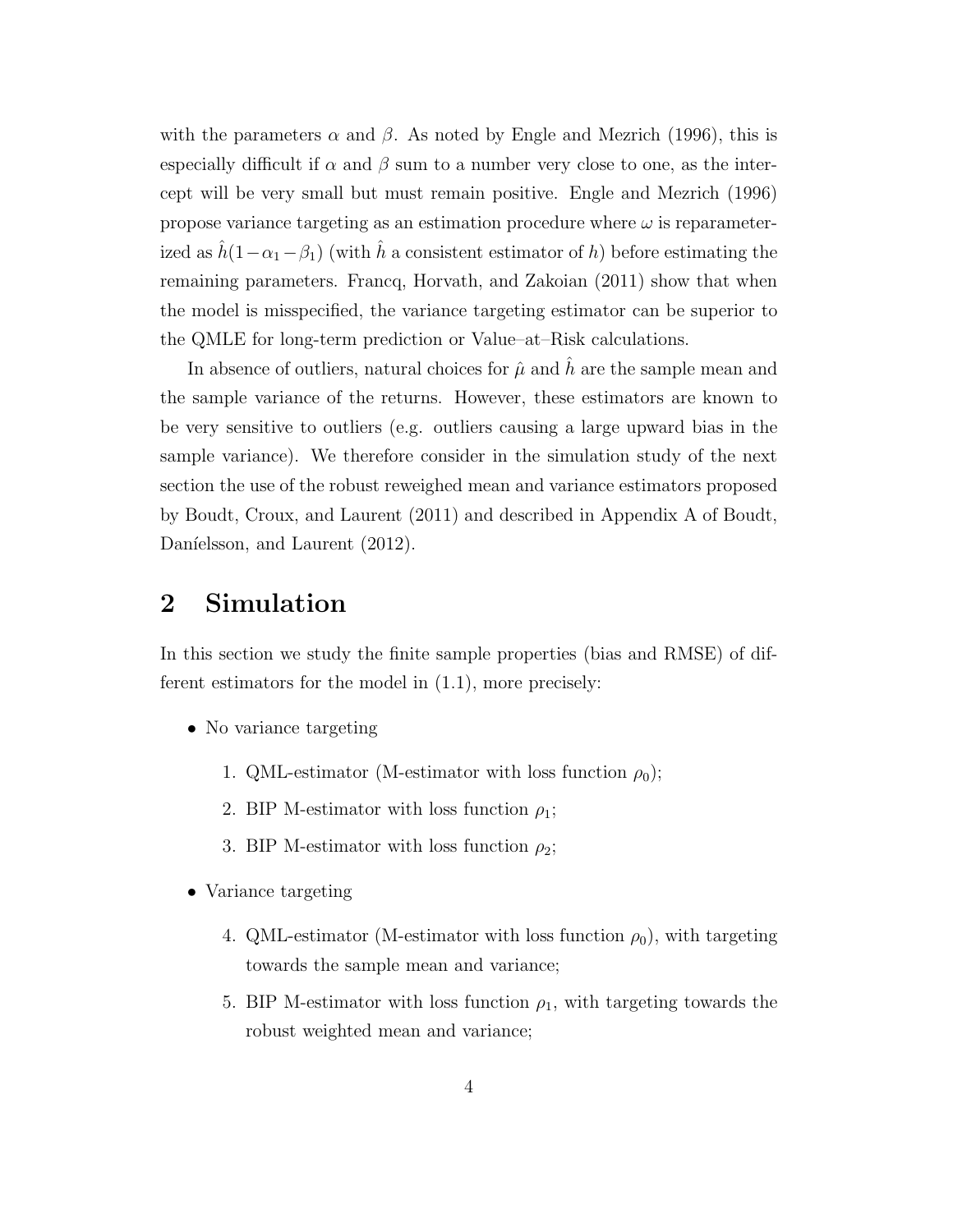6. BIP M-estimator with loss function  $\rho_2$ , with targeting towards the robust weighted mean and variance.

Simulation setup: We generate bivariate returns  $S_t^*$  as the sum of a standard bivariate GARCH $(1,1)$ –cDCC process and a jump process  $A_t$ . Let  $t_1, \ldots, t_l$  be the times when jumps are observed. The simulated returns are given by:

$$
S_t^* = \begin{pmatrix} 0.05 \\ -0.05 \end{pmatrix} + \begin{cases} Y_t + A_t & \text{if } t = t_i, 1 \le i \le l = \varepsilon T \\ Y_t & \text{elsewhere} \end{cases},
$$
  
\n
$$
Y_t = H_t^{1/2} Z_t, Z_t \sim N(0, I_2)
$$
  
\n
$$
h_{1,t} = 0.1 + 0.1 y_{1,t-1}^2 + 0.8 h_{1,t-1}
$$
  
\n
$$
h_{2,t} = 0.1 + 0.2 y_{2,t-1}^2 + 0.7 h_{2,t-1}
$$
  
\n
$$
Q_t = (1 - 0.1 - 0.8) \overline{Q} + 0.1 P_{t-1} \tilde{Y}_{t-1}^{\prime} \tilde{Y}_{t-1}^{\prime} P_{t-1} + 0.8 Q_{t-1},
$$

where  $\overline{Q}_{1,2} = \overline{Q}_{2,1} = 0.4$  and  $t = 1, \ldots, T$ , with  $T = 2000$ . The values  $t_1, \ldots, t_l$ were chosen equally spaced and  $\varepsilon = 0\%$ , 1% or 5%. The jump size is the conditional standard deviation of the corresponding elements of  $Y_t$  times d for the first series and negative d for the second series, with  $d = 3$  or 4. The two assets have the same jump probability and 40% of jumps are cojumps. Consequently,  $\varepsilon = 1\%$  (resp. 5%) corresponds to on average 0.7% (resp. 3.5%) of jumps on each series.

#### 2.1 Choice of loss function

Table 1 presents the bias and RMSE for the parameters of the univariate GARCH model for  $s_{1,t}^*$ . Note that for this series, jumps are positive and  $\varepsilon$ corresponds to the total percentage of jumps on both series meaning that  $\varepsilon = 1\%$  (resp. 5%) corresponds to 0.7% (resp. 3.5%) of jumps on each series. We consider six estimators: the Gaussian QML estimator, the M-estimator with  $\rho_1$  and the more simple estimator  $\rho_2$  based on the Student  $t_4$ , with and without variance targeting.

First consider the effect of variance targeting which in practically all cases reduces the RMSE of the robust estimators. A combination of a robust M-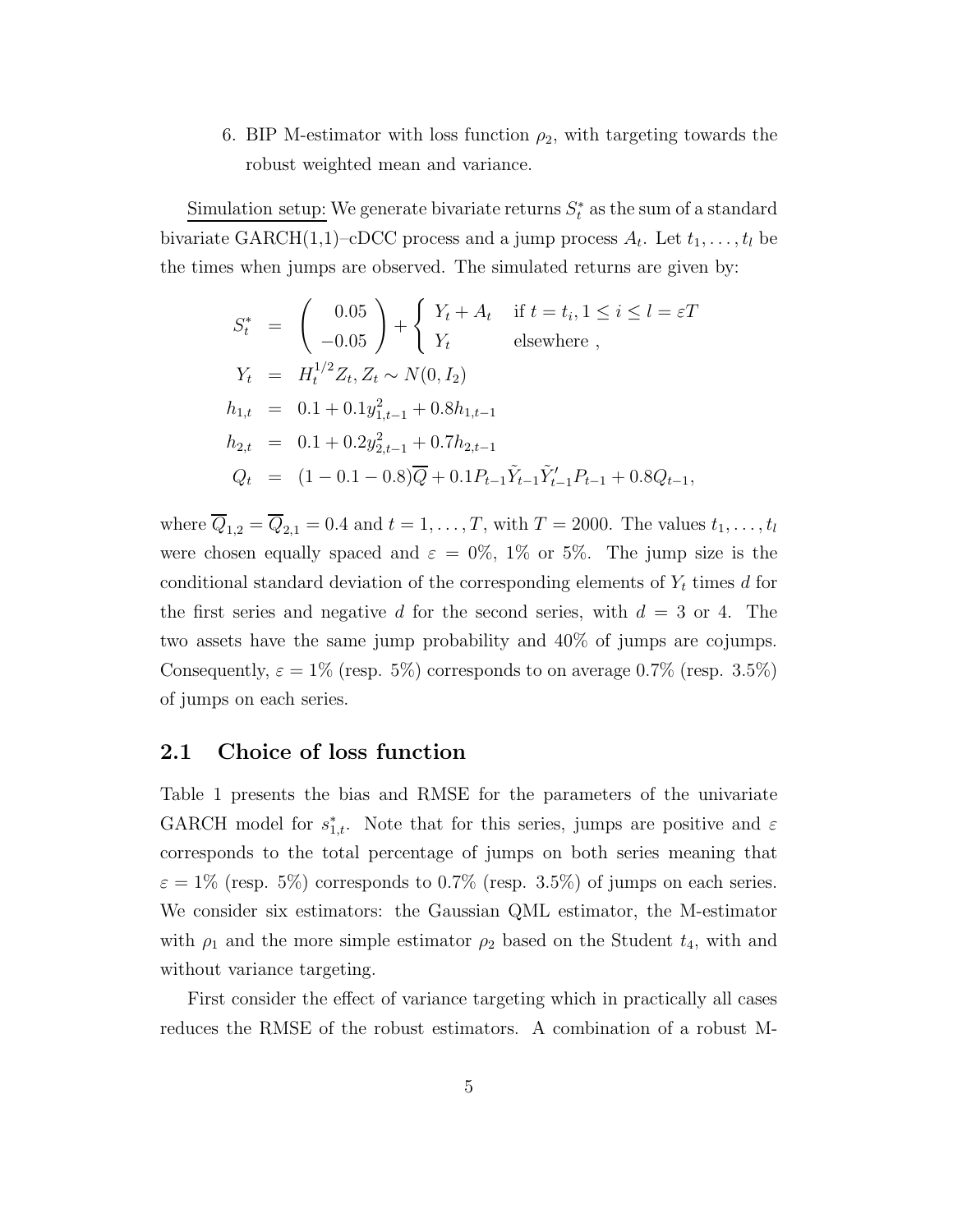estimator with variance targeting is therefore recommended over the classical MY robust M-estimation.

Second, under variance targeting, the M-estimator with  $\rho_2$  (i.e.,  $t_4$ ) has a lower RMSE than the one with  $\rho_1$ . Recall that both estimators rely on the BIP-GARCH model.

The estimation of the GARCH parameters using the misspecified BIP-GARCH model does not seem to create any significant bias in the estimated parameter values. Of course, we see that in the absence of additive jumps (i.e.,  $\varepsilon=0\%),$  we pay the price of a loss of efficiency with respect to the QML estimator. But when  $\varepsilon = 1$  or 5%, the QML estimator is largely biased.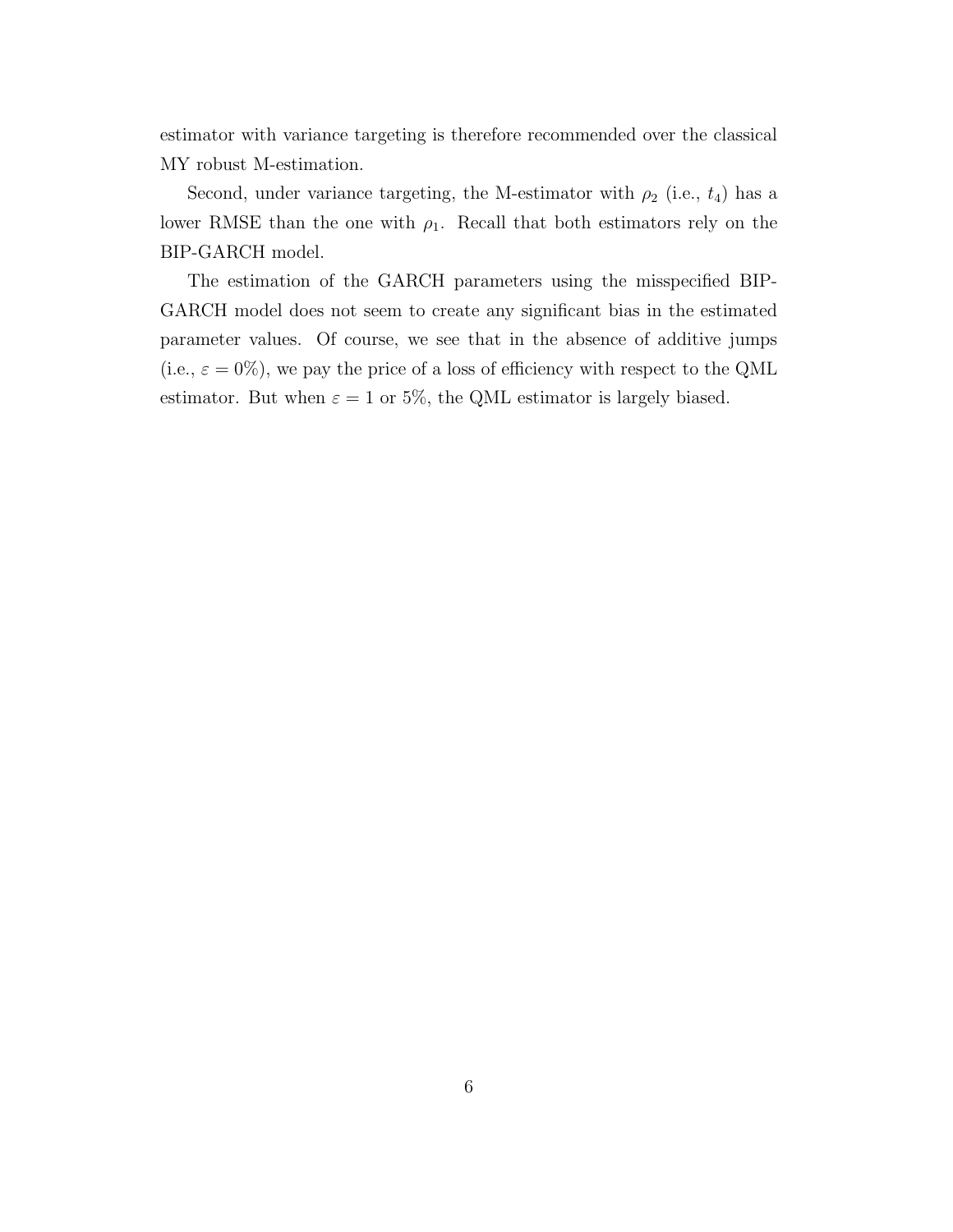Table 1: Bias and RMSE of the GARCH(1,1) estimated by Gaussian QML estimator and BIP-GARCH(1,1) estimatedby the M-estimator with  $\rho_1$  (MY) and  $\rho_2$  (Student  $t_4$ ) with and without variance targeting when the DGP is a normal  $\mathrm{GARCH}(1,1)$  model with a proportion  $\varepsilon$  of returns affected by jumps of size  $d$  times the conditional standard deviation,  $\delta = 0.975$  and  $T = 2000$ .

|                       |                  |       | <b>Bias</b><br><b>RMSE</b> |          |                          | <b>Bias</b> |          |          | <b>RMSE</b> |          |          |                    |          |          |
|-----------------------|------------------|-------|----------------------------|----------|--------------------------|-------------|----------|----------|-------------|----------|----------|--------------------|----------|----------|
|                       |                  | True  | QMLE                       | $\rho_1$ | $\rho_2$                 | QMLE        | $\rho_1$ | $\rho_2$ | QMLE        | $\rho_1$ | $\rho_2$ | QMLE               | $\rho_1$ | $\rho_2$ |
|                       |                  |       |                            |          | $\overline{No}$ variance | targeting   |          |          |             |          |          | Variance targeting |          |          |
| $\varepsilon = 0\%$   | $\mu$            | 0.050 | 0.000                      | 0.001    | 0.001                    | 0.023       | 0.026    | 0.026    | 0.001       | 0.001    | 0.001    | 0.023              | 0.026    | 0.026    |
|                       | $\omega$         | 0.100 | 0.008                      | 0.009    | 0.009                    | 0.036       | 0.045    | 0.041    | 0.008       | 0.009    | 0.008    | 0.036              | 0.045    | 0.040    |
|                       | $\alpha_1$       | 0.100 | 0.000                      | 0.006    | 0.006                    | 0.020       | 0.026    | 0.024    | 0.000       | 0.006    | 0.005    | 0.020              | 0.025    | 0.023    |
|                       | $\beta_1$        | 0.800 | $-0.009$                   | $-0.015$ | $-0.014$                 | 0.049       | 0.062    | 0.056    | $-0.009$    | $-0.015$ | $-0.013$ | 0.049              | 0.062    | 0.056    |
|                       | $\hbar$          | 1.000 | $-0.000$                   | 0.003    | 0.012                    | 0.066       | 0.077    | 0.075    | $-0.001$    | 0.003    | 0.003    | 0.067              | 0.074    | 0.074    |
| $\varepsilon = 1\%,$  | $\mu$            | 0.050 | 0.020                      | 0.004    | 0.004                    | 0.030       | 0.026    | 0.026    | 0.020       | 0.004    | 0.005    | 0.031              | 0.026    | 0.026    |
| $d=3$                 | $\omega$         | 0.100 | 0.029                      | 0.012    | 0.013                    | 0.057       | 0.049    | 0.045    | 0.028       | 0.012    | 0.012    | 0.056              | 0.050    | 0.044    |
|                       | $\alpha_1$       | 0.100 | $-0.003$                   | 0.002    | 0.003                    | 0.024       | 0.025    | 0.023    | $-0.004$    | 0.004    | 0.001    | 0.023              | 0.025    | 0.022    |
|                       | $\beta_1$        | 0.800 | $-0.019$                   | $-0.015$ | $-0.013$                 | 0.064       | 0.066    | 0.059    | $-0.018$    | $-0.015$ | $-0.013$ | 0.064              | 0.066    | 0.058    |
|                       | $\hbar$          | 1.000 | 0.065                      | $-0.008$ | 0.029                    | 0.097       | 0.075    | 0.079    | 0.058       | 0.013    | 0.013    | 0.091              | 0.076    | 0.076    |
| $\varepsilon = 1\%$ . | $\mu$            | 0.050 | 0.027                      | 0.003    | 0.003                    | 0.035       | 0.026    | 0.026    | 0.027       | 0.003    | 0.003    | 0.035              | 0.026    | 0.026    |
| $d=4$                 | $\omega$         | 0.100 | 0.062                      | 0.010    | 0.014                    | 0.099       | 0.049    | 0.046    | 0.060       | 0.011    | 0.013    | 0.098              | 0.049    | 0.044    |
|                       | $\alpha_1$       | 0.100 | $-0.002$                   | 0.001    | 0.003                    | 0.030       | 0.025    | 0.024    | $-0.005$    | 0.004    | 0.000    | 0.029              | 0.025    | 0.022    |
|                       | $\beta_1$        | 0.800 | $-0.043$                   | $-0.014$ | $-0.014$                 | 0.098       | 0.066    | 0.060    | $-0.041$    | $-0.015$ | $-0.013$ | 0.098              | 0.066    | 0.058    |
|                       | $\boldsymbol{h}$ | 1.000 | 0.122                      | $-0.025$ | 0.034                    | 0.145       | 0.076    | 0.081    | 0.104       | 0.011    | 0.011    | 0.128              | 0.076    | 0.076    |
| $\varepsilon = 5\%,$  | $\mu$            | 0.050 | 0.103                      | 0.022    | 0.022                    | 0.106       | 0.034    | 0.034    | 0.103       | 0.022    | 0.022    | 0.106              | 0.034    | 0.034    |
| $d=3$                 | $\omega$         | 0.100 | 0.169                      | 0.021    | 0.042                    | 0.251       | 0.073    | 0.087    | 0.169       | 0.034    | 0.031    | 0.252              | 0.086    | 0.073    |
|                       | $\alpha_1$       | 0.100 | $-0.028$                   | $-0.014$ | $-0.014$                 | 0.046       | 0.030    | 0.029    | $-0.030$    | $-0.007$ | $-0.018$ | 0.046              | 0.029    | 0.030    |
|                       | $\beta_1$        | 0.800 | $-0.078$                   | $-0.010$ | $-0.014$                 | 0.186       | 0.085    | 0.085    | $-0.079$    | $-0.021$ | $-0.006$ | 0.186              | 0.093    | 0.079    |
|                       | $\boldsymbol{h}$ | 1.000 | 0.307                      | $-0.032$ | 0.110                    | 0.319       | 0.081    | 0.131    | 0.300       | 0.060    | 0.060    | 0.311              | 0.100    | 0.100    |
| $\varepsilon = 5\%,$  | $\mu$            | 0.050 | 0.137                      | 0.012    | 0.013                    | 0.140       | 0.029    | 0.029    | 0.137       | 0.013    | 0.013    | 0.139              | 0.029    | 0.029    |
| $d=4$                 | $\omega$         | 0.100 | 0.306                      | 0.008    | 0.056                    | 0.468       | 0.056    | 0.109    | 0.397       | 0.031    | 0.029    | 0.539              | 0.074    | 0.077    |
|                       | $\alpha_1$       | 0.100 | $-0.061$                   | $-0.014$ | $-0.017$                 | 0.079       | 0.027    | 0.032    | $-0.059$    | $-0.001$ | $-0.024$ | 0.075              | 0.027    | 0.034    |
|                       | $\beta_1$        | 0.800 | $-0.100$                   | $-0.005$ | $-0.021$                 | 0.281       | 0.072    | 0.101    | $-0.164$    | $-0.025$ | 0.000    | 0.313              | 0.082    | 0.086    |
|                       | $\boldsymbol{h}$ | 1.000 | 0.547                      | $-0.107$ | 0.135                    | 0.556       | 0.126    | 0.154    | 0.536       | 0.046    | 0.046    | 0.545              | 0.091    | 0.091    |

 $\overline{\phantom{a}}$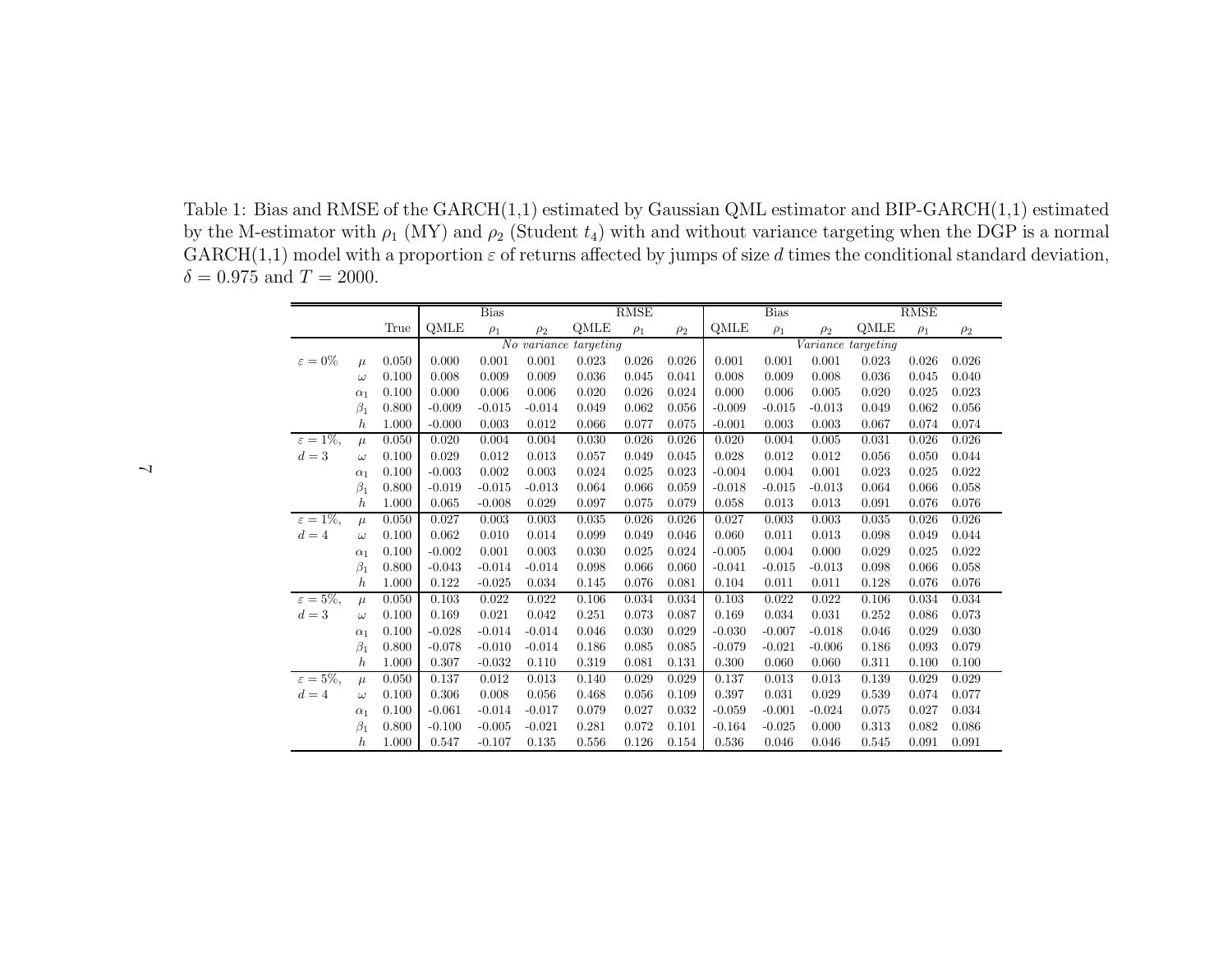#### 2.2 Sensitivity to sample size

The bias and RMSE of the BIP–cDCC and the benchmark QML estimator of the parameters of the unobserved  $\text{GARCH}(1,1)$ –cDCC process  $Y_t$  are shown in Table 2. Consider first the bias and RMSE for the parameters of the univariate GARCH model for  $s_{1,t}^*$ . In line with the results in MY and Carnero, Peña, and Ruiz (2012), we find that the estimation of the GARCH parameters using the misspecified BIP–GARCH model does not seem to create any significant bias in the estimated parameter values. Of course, we see that in the absence of additive jumps (i.e.,  $\varepsilon = 0\%$ ), we pay the price of a loss of efficiency with respect to the QML estimator. But when  $\varepsilon = 1$  or 5%, the QML estimator is severely biased.

The last three columns of Table 2 present the results for the multivariate case. Like in the univariate case, the estimation of the cDCC parameters using the BIP–cDCC models does not seem to create any significant bias in the estimated parameter values in the absence of jumps (i.e.,  $\varepsilon = 0\%$ ). The average of the estimated parameters is very close to the true values. Since the innovations have a conditionally Gaussian distribution, the Gaussian QML estimator based on the correctly specified GARCH model is expected to have (at least asymptotically) the lowest RMSE.

The loss of efficiency of the robust estimator in the absence of additive jumps is moderate compared to the lower bias and gain in efficiency in the presence of these jumps. For  $\varepsilon = 1$  or 5% of additive jumps, we find the empirical correlation of the devolatilized returns to be a strongly biased estimate of  $Q_{1,2}$ . Because jumps have the opposite sign and the true correlation is 0.4, we find a negative bias of -5.5% when  $\varepsilon = 1\%$  and  $d = 3$  and -33.9% when  $\varepsilon = 5\%$  and  $d = 4$ . The persistency parameter  $\beta$  also is largely underestimated. Its bias is -5.7% when  $\varepsilon = 1\%$  and  $d = 3$  and -21.9% when  $\varepsilon = 5\%$  and  $d = 4$ . When  $\varepsilon = 1\%$ , the bias in the QML estimate of  $\alpha$  is still negligible, but for  $\varepsilon = 5\%$  with  $d = 4$ , we find a bias of -8.4%.

Importantly, in all cases, the bias and RMSE of the estimates of the proposed robust estimator remains small in the presence of additive jumps.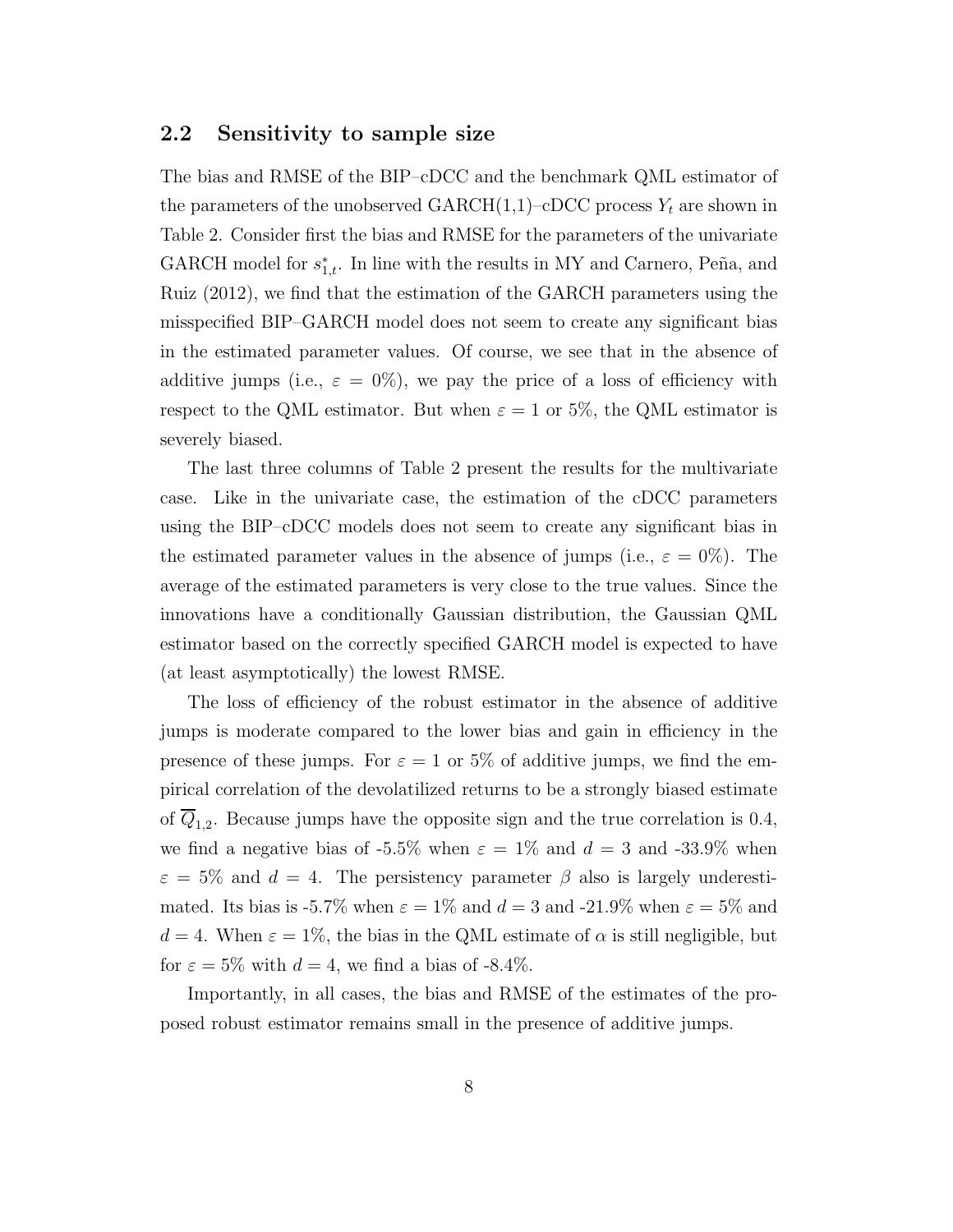Table 2: Bias and RMSE of the Gaussian QML and robust estimator for the 2 dimensional cDCC model in presence of  $\varepsilon$  jumps of size d conditional standard deviation, with  $\delta = 0.975$  and  $T = 2000$ .

|                     |        |                                    | $\mu$<br>0.050          | $\omega$<br>0.100       | $\alpha_1$<br>0.100     | $\beta_1$<br>0.800         | $h_{\parallel}$<br>1.000 | $\overline{Q}_{12}$<br>0.400 | $\alpha$<br>0.100          | $\beta$<br>0.800           |
|---------------------|--------|------------------------------------|-------------------------|-------------------------|-------------------------|----------------------------|--------------------------|------------------------------|----------------------------|----------------------------|
| $\varepsilon = 0\%$ | QML    | bias                               | 0.001                   | 0.008                   | 0.000                   | $-0.009$                   | $-0.001$                 | $-0.001$                     | $-0.001$                   | $-0.007$                   |
|                     | Robust | <b>RMSE</b><br>bias<br><b>RMSE</b> | 0.023<br>0.001<br>0.026 | 0.036<br>0.008<br>0.040 | 0.020<br>0.005<br>0.023 | 0.049<br>$-0.013$<br>0.056 | 0.067<br>0.003<br>0.074  | 0.039<br>$-0.011$<br>0.040   | 0.019<br>$-0.002$<br>0.021 | 0.045<br>$-0.006$<br>0.051 |
| $\varepsilon=1\%$   | QML    | bias                               | 0.020                   | $0.028\,$               | $-0.004$                | $-0.018$                   | 0.058                    | $-0.055$                     | $-0.010$                   | $-0.057$                   |
| $d=3$               |        | RMSE                               | 0.031                   | 0.056                   | 0.023                   | 0.064                      | 0.091                    | 0.067                        | 0.033                      | 0.124                      |
|                     | Robust | bias                               | 0.005                   | 0.012                   | 0.001                   | $-0.013$                   | 0.013                    | $-0.016$                     | $-0.007$                   | $-0.006$                   |
|                     |        | $\operatorname{RMSE}$              | 0.026                   | 0.044                   | 0.022                   | 0.058                      | 0.076                    | 0.041                        | 0.022                      | 0.055                      |
| $\varepsilon = 1\%$ | QML    | bias                               | 0.027                   | 0.060                   | $-0.005$                | $-0.041$                   | 0.104                    | $-0.092$                     | $-0.008$                   | $-0.125$                   |
| $d=4$               |        | <b>RMSE</b>                        | $\,0.035\,$             | 0.098                   | 0.029                   | 0.098                      | 0.128                    | 0.101                        | 0.043                      | 0.203                      |
|                     | Robust | bias<br><b>RMSE</b>                | 0.003<br>0.026          | 0.013<br>0.044          | 0.000<br>0.022          | $-0.013$<br>0.058          | 0.011<br>0.076           | $-0.016$<br>0.041            | $-0.007$<br>0.022          | $-0.006$<br>0.055          |
| $\varepsilon = 5\%$ | QML    | bias                               | 0.103                   | 0.169                   | $-0.030$                | $-0.079$                   | 0.300                    | $-0.230$                     | $-0.070$                   | $-0.166$                   |
| $d=3$               |        | <b>RMSE</b>                        | 0.106                   | 0.252                   | 0.046                   | 0.186                      | 0.311                    | 0.233                        | 0.080                      | 0.277                      |
|                     | Robust | bias                               | 0.022                   | 0.031                   | $-0.018$                | $-0.006$                   | 0.060                    | $-0.037$                     | $-0.034$                   | 0.015                      |
|                     |        | $\operatorname{RMSE}$              | 0.034                   | 0.073                   | 0.030                   | 0.079                      | 0.100                    | 0.053                        | 0.042                      | 0.094                      |
| $\varepsilon=5\%$   | QML    | bias                               | 0.137                   | 0.397                   | $-0.059$                | $-0.164$                   | $-0.536$                 | $-0.339$                     | $-0.084$                   | $-0.219$                   |
| $d=4$               |        | <b>RMSE</b>                        | 0.106                   | 0.252                   | 0.046                   | 0.186                      | 0.311                    | 0.341                        | 0.090                      | 0.284                      |
|                     | Robust | bias                               | 0.013                   | 0.029                   | $-0.024$                | 0.000                      | 0.046                    | $-0.033$                     | $-0.039$                   | 0.026                      |
|                     |        | <b>RMSE</b>                        | 0.029                   | 0.077                   | 0.034                   | 0.086                      | 0.091                    | 0.051                        | 0.046                      | 0.100                      |

The bias and RMSE of the parameters underlying  $h_{1,t}$  and  $h_{2,t}$  are similar. To save space, we only report those for  $h_{1,t}$ .

In Table 3 of this webappendix, we repeat the analysis for  $T = 1000$  and obtain similar conclusions.

#### 2.3 Sensitivity to parameter choice

In the main paper we report the bias and RMSE of the Gaussian QML and robust BIP M-estimator for unconditional correlation  $\overline{Q}$  and the dependence parameters  $\alpha$  and  $\beta$  of the 2-dimensional cDCC model in presence of  $\varepsilon$  jumps of size d conditional standard deviation, with  $\delta = 0.975$  and  $T = 2000$  and  $\alpha + \beta = 0.95$ . In Figures 2-2 we see that similar results are obtained for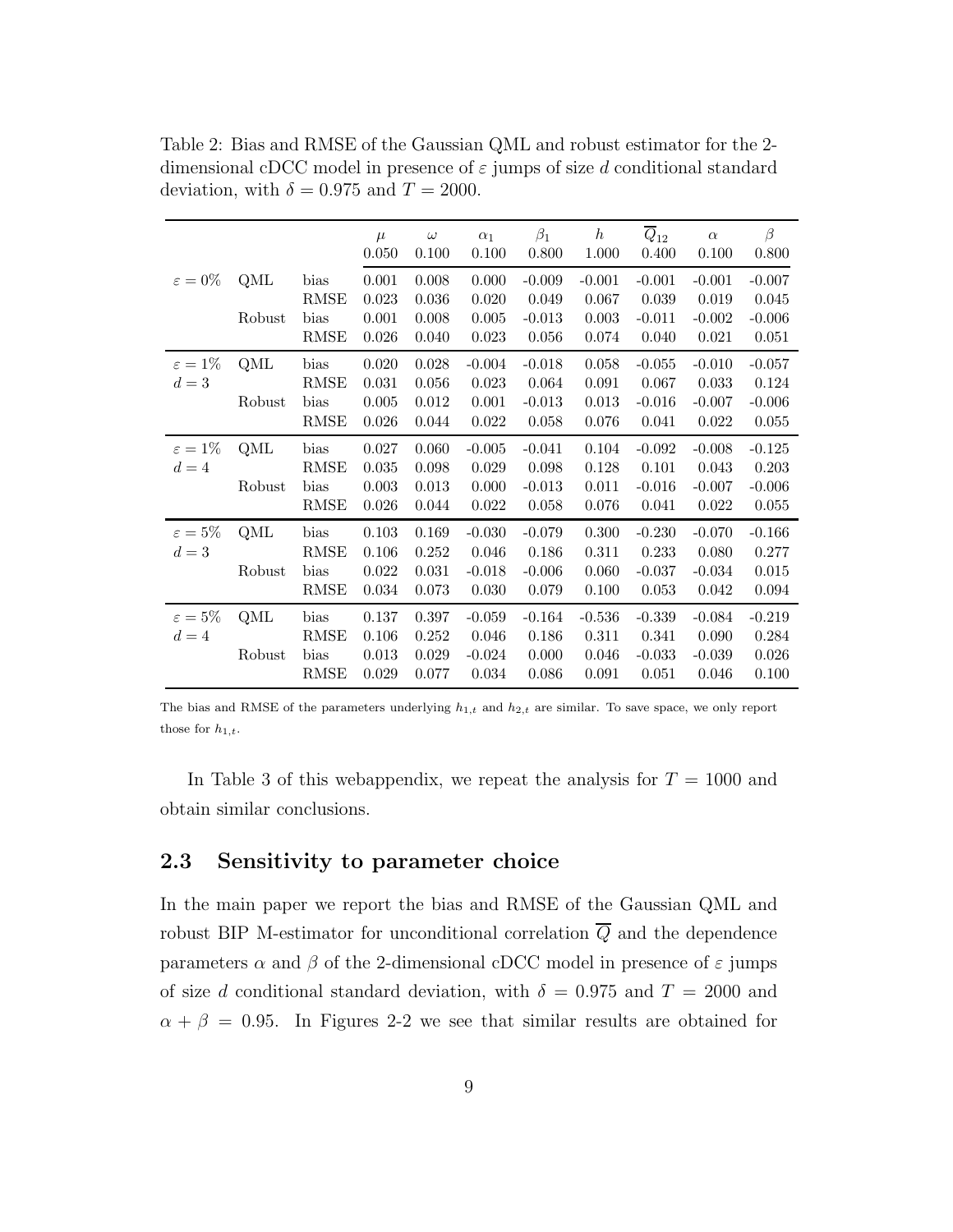|                     |                      |          |          | $T = 1000$ |         |          | $T = 2000$ |       |         |  |
|---------------------|----------------------|----------|----------|------------|---------|----------|------------|-------|---------|--|
|                     |                      |          | bias     |            | RMSE    |          | bias       | RMSE  |         |  |
|                     |                      | QMLE     | $BIP-M$  | QMLE       | $BIP-M$ | OMLE     | $BIP-M$    | QMLE  | $BIP-M$ |  |
| $\varepsilon = 0\%$ | $Q_{1,2}$            | $-0.002$ | $-0.011$ | 0.055      | 0.054   | $-0.001$ | $-0.011$   | 0.039 | 0.040   |  |
|                     | $\alpha$             | $-0.001$ | $-0.002$ | 0.027      | 0.029   | $-0.001$ | $-0.002$   | 0.019 | 0.021   |  |
|                     | β                    | $-0.016$ | $-0.017$ | 0.073      | 0.083   | $-0.007$ | $-0.006$   | 0.045 | 0.051   |  |
| $\varepsilon = 1\%$ | $\overline{Q}_{1,2}$ | $-0.052$ | $-0.016$ | 0.075      | 0.056   | $-0.055$ | $-0.016$   | 0.067 | 0.041   |  |
| $d=3$               | $\alpha$             | $-0.007$ | $-0.006$ | 0.043      | 0.030   | $-0.010$ | $-0.007$   | 0.033 | 0.022   |  |
|                     | β                    | $-0.068$ | $-0.017$ | 0.161      | 0.088   | $-0.057$ | $-0.006$   | 0.124 | 0.055   |  |
| $\varepsilon = 1\%$ | $\overline{Q}_{1,2}$ | $-0.087$ | $-0.016$ | 0.104      | 0.056   | $-0.092$ | $-0.016$   | 0.101 | 0.041   |  |
| $d=4$               | $\alpha$             | $-0.006$ | $-0.006$ | 0.055      | 0.031   | $-0.008$ | $-0.007$   | 0.043 | 0.022   |  |
|                     | β                    | $-0.119$ | $-0.018$ | 0.214      | 0.089   | $-0.125$ | $-0.006$   | 0.203 | 0.055   |  |
| $\varepsilon = 5\%$ | $\overline{Q}_{1,2}$ | $-0.227$ | $-0.038$ | 0.233      | 0.066   | $-0.230$ | $-0.037$   | 0.233 | 0.053   |  |
| $d=3$               | $\alpha$             | $-0.067$ | $-0.032$ | 0.082      | 0.047   | $-0.070$ | $-0.034$   | 0.080 | 0.042   |  |
|                     | β                    | $-0.142$ | $-0.005$ | 0.248      | 0.134   | $-0.166$ | 0.015      | 0.277 | 0.094   |  |
| $\varepsilon = 5\%$ | $\overline{Q}_{1,2}$ | $-0.334$ | $-0.334$ | 0.338      | 0.338   | $-0.339$ | $-0.033$   | 0.341 | 0.051   |  |
| $d=4$               | $\alpha$             | $-0.079$ | $-0.079$ | 0.089      | 0.089   | $-0.084$ | $-0.039$   | 0.090 | 0.046   |  |
|                     | B                    | $-0.203$ | $-0.203$ | 0.277      | 0.277   | $-0.219$ | 0.026      | 0.284 | 0.100   |  |

Table 3: Bias and RMSE of the QML and BIP M–estimates of the parameters of the cDCC model,  $\delta=0.975$  and  $T=1000$  or  $T=2000.$ 

 $\alpha + \beta = 0.98.$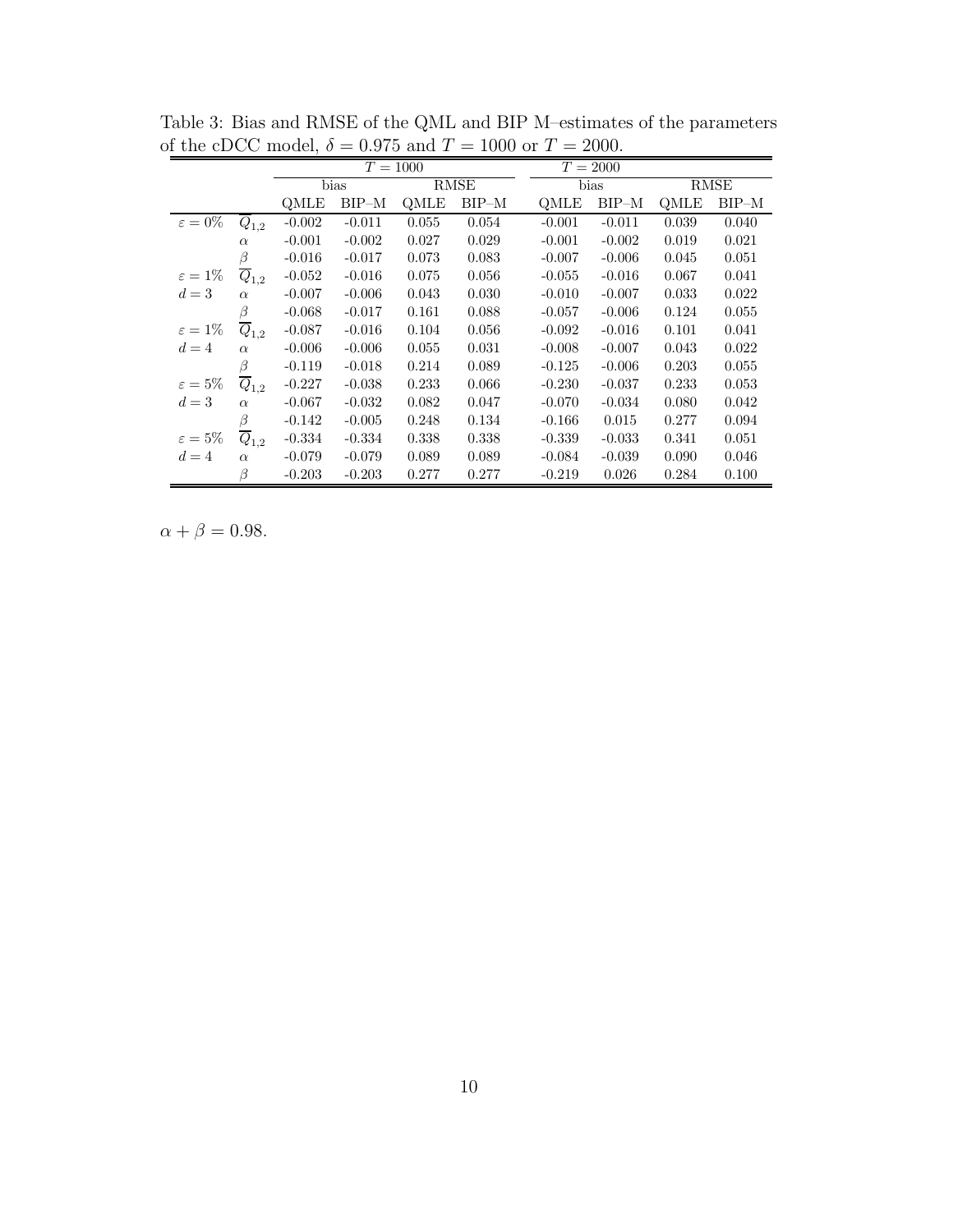

Figure 1: Bias of the Gaussian QML and robust BIP M-estimator for unconditional correlation  $\overline{Q}$  and the dependence parameters  $\alpha$  and  $\beta$  of the 2dimensional cDCC model in presence of  $\varepsilon$  jumps of size d conditional standard deviation, with  $\delta = 0.975$  and  $T = 2000$ .  $\alpha + \beta = 0.98$ .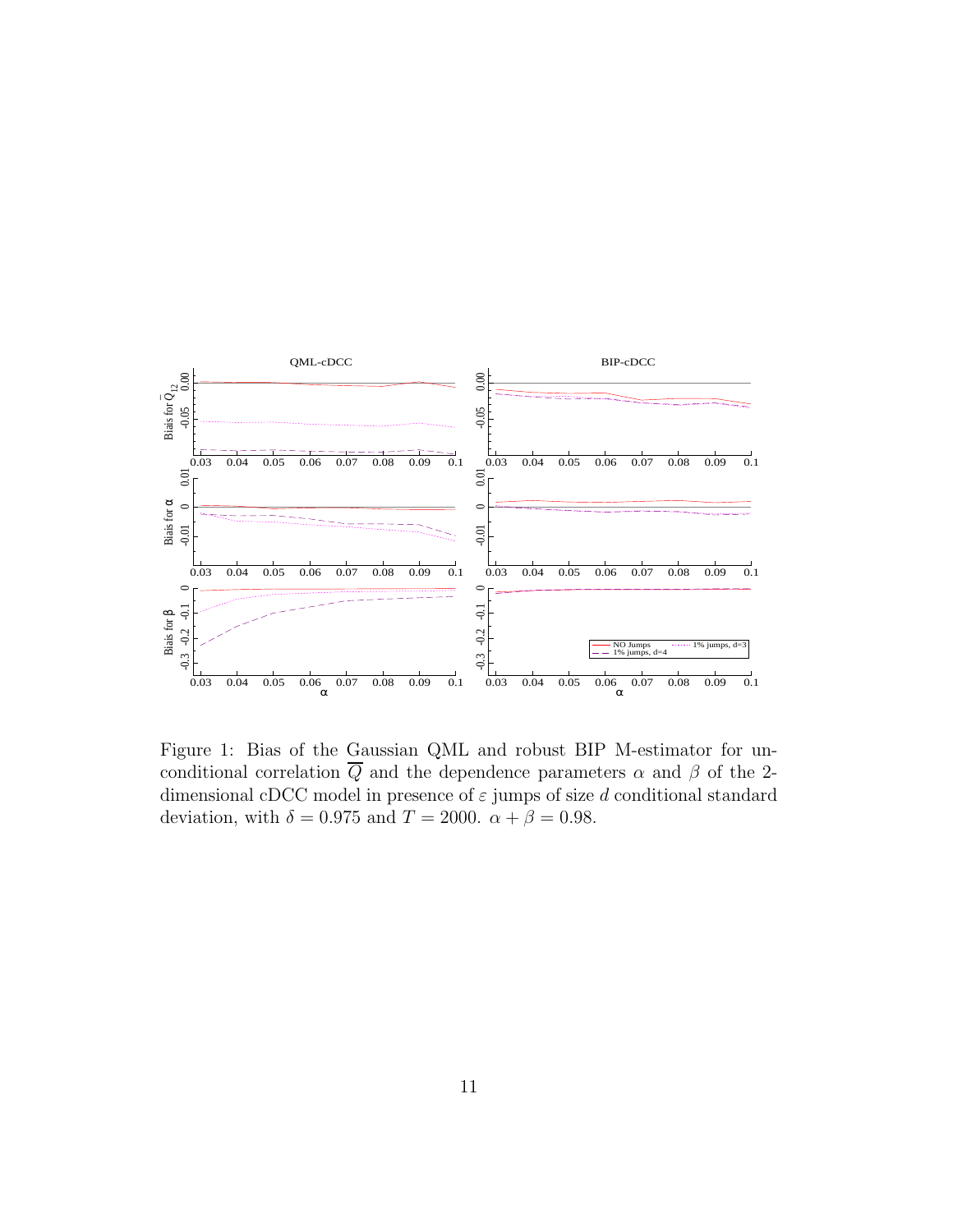

Figure 2: RMSE of the Gaussian QML and robust BIP M-estimator for unconditional correlation  $\overline{Q}$  and the dependence parameters  $\alpha$  and  $\beta$  of the 2dimensional cDCC model in presence of  $\varepsilon$  jumps of size d conditional standard deviation, with  $\delta = 0.975$  and  $T = 2000$ .  $\alpha + \beta = 0.98$ .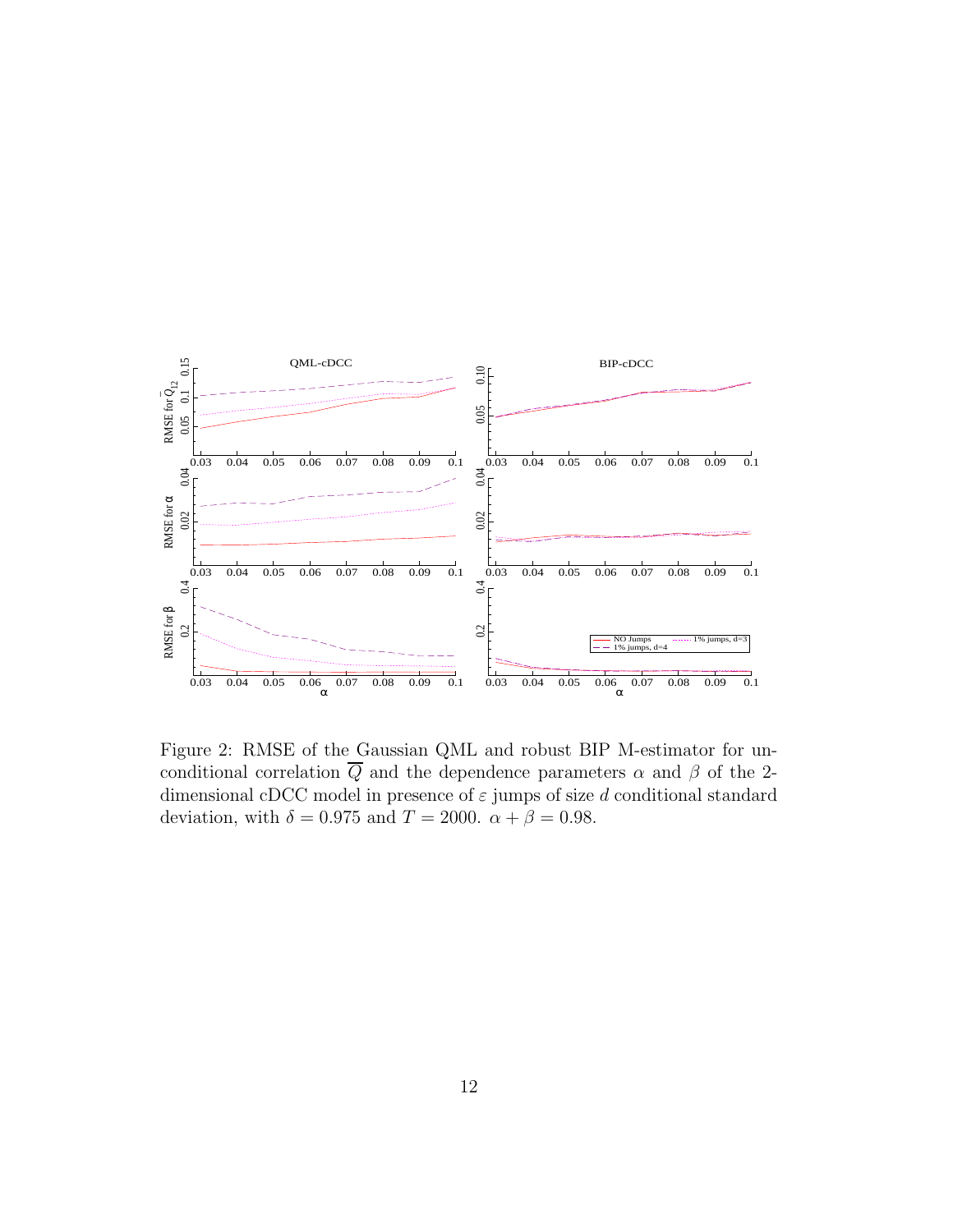## 3 Applications

To save space in the main manuscript, the case study on Apple is presented in this webappendix (Subsection 3.1). Additional figures and tables regarding the application to forecasting the conditional variance and covariance of exchange rates and stock returns are given in Subsections 3.2-3.3.

### 3.1 Case study on Apple

Many volatility models, such as GARCH, are based on the assumption that each return observation has the same relative impact on future volatility, regardless of the magnitude of the return. This assumption is at odds with an increasing body of evidence indicating that the largest return observations have a relatively smaller effect on future volatility than smaller shocks (see for instance Andersen, Bollerslev, and Diebold, 2007).

One reason is extremely large shocks caused by once–off events that cannot be expected to influence future volatility much. One example is the stock price of Apple, which fell 52% on September 29, 2000 after it warned its fourth– quarter profit would fall well short of Wall Street forecasts.

We employed Gaussian quasi–maximum likelihood (QML) to estimate a  $GARCH(1, 1)$  model on the daily returns on Apple with a sample of one thousand days starting on the first day of 2000 and ending in December 2003. The results as well as the GARCH specification are reported in Table 4.

| Sample and method                     | $\alpha_1$ | $\beta_1$     |       |        | $\alpha_1 + \beta_1 \quad \frac{\omega \times 10^4}{1 - \alpha_1 - \beta_1} \quad \frac{1}{T} \sum_{t=1}^T \hat{h}_t$ VoV |       |
|---------------------------------------|------------|---------------|-------|--------|---------------------------------------------------------------------------------------------------------------------------|-------|
| GARCH full sample                     |            | 0.157 0.824   | 0.981 | 29.421 | 15.140                                                                                                                    | 1.543 |
| GARCH after outlier                   |            | $0.019$ 0.976 | 0.995 | 8.000  | 12.038                                                                                                                    | 0.827 |
| $BIP-GARCH$ full sample $0.029$ 0.969 |            |               | 0.999 | 11.630 | 10.997                                                                                                                    | 0.681 |
|                                       |            |               |       |        |                                                                                                                           |       |

Table 4: Impact on GARCH of an extreme Apple return

Note: The GARCH(1,1) specification for the daily return series of Apple  $(y_t)$  is  $y_t = \sqrt{h_t} z_t$ where  $z_t \stackrel{i.i.d.}{\sim} N(0,1)$  and  $h_t = \omega + \alpha_1 y_{t-1}^2 + \beta_1 h_{t-1}$ . The robust GARCH specification is given in (??). VoV (volatility of volatility) is the standard deviation of  $\sqrt{\hat{h}_t}$ . The estimated volatilities are expressed in percentage points.

We then estimated the model using returns only after September 29, 2000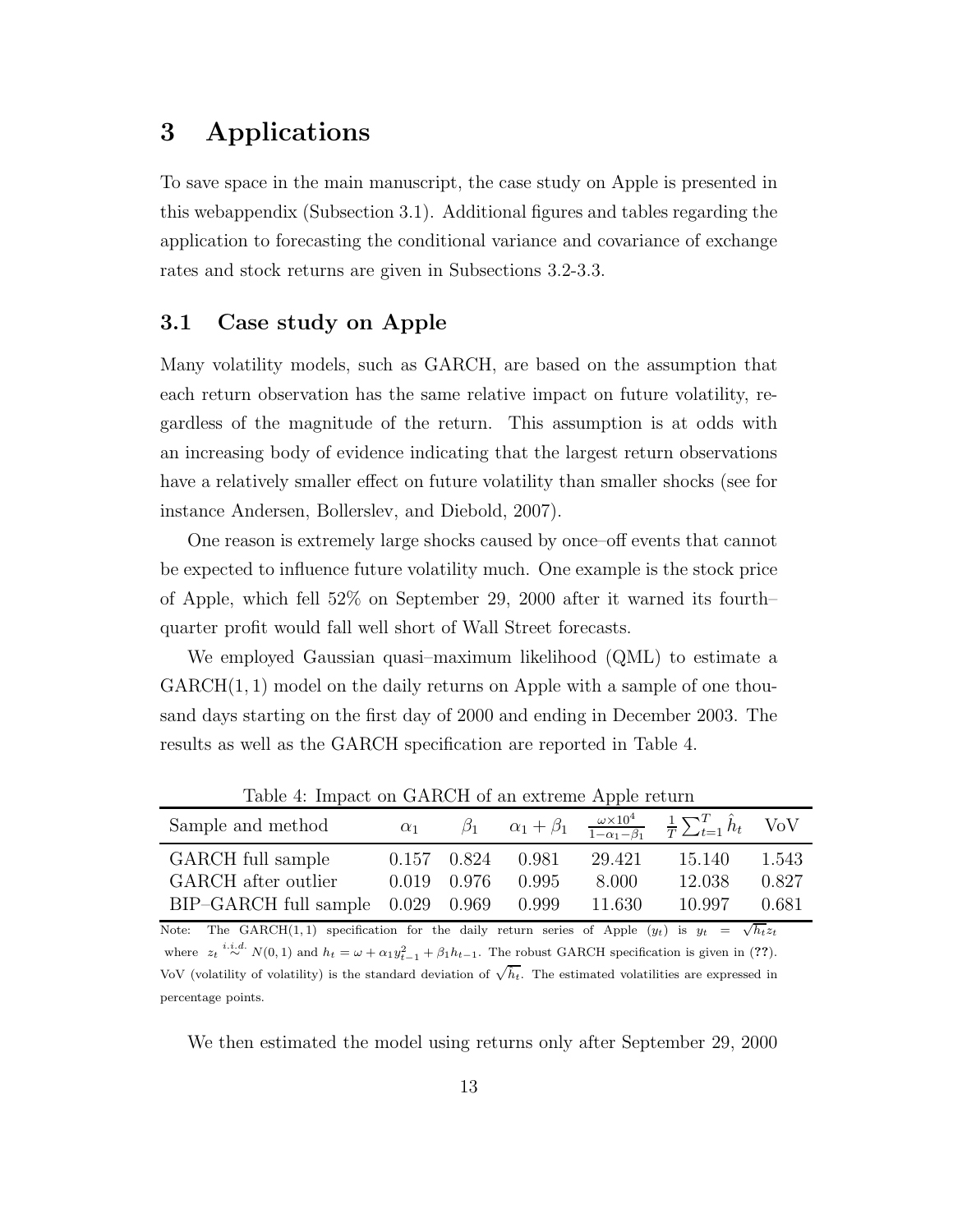(we dummied out that day and got the same results). Including the extreme observation increases  $\alpha_1$  from 0.019 to 0.157, decreases  $\beta_1$  from 0.979 to 0.824 and increases the long–run variance from  $8 \times 10^{-4}$  to about  $30 \times 10^{-4}$ . Including this once–off explainable event in the sample thus strongly blows up the parameter estimates and, as a consequence, the out–of–sample forecasts. We denote this as extreme bias.

For comparison, we estimated a model taking this into account, the BIP– GARCH model discussed below, and found that the results are not affected much by the extreme observation. This can be seen in Figure 3 where we plot the daily Apple returns and the volatility forecasts obtained by the GARCH and BIP–GARCH model. We find that in the standard model the volatility shoots up sharply following the event, and conditional volatility forecasts are higher on average throughout the sample than when the BIP procedure is used.



Figure 3: Daily returns in % (upper panel) for Apple and estimated conditional standard deviation for the GARCH and BIP–GARCH (lower panel) on the period 2000-2003.

Table 4 also reports two summary statistics on the estimated conditional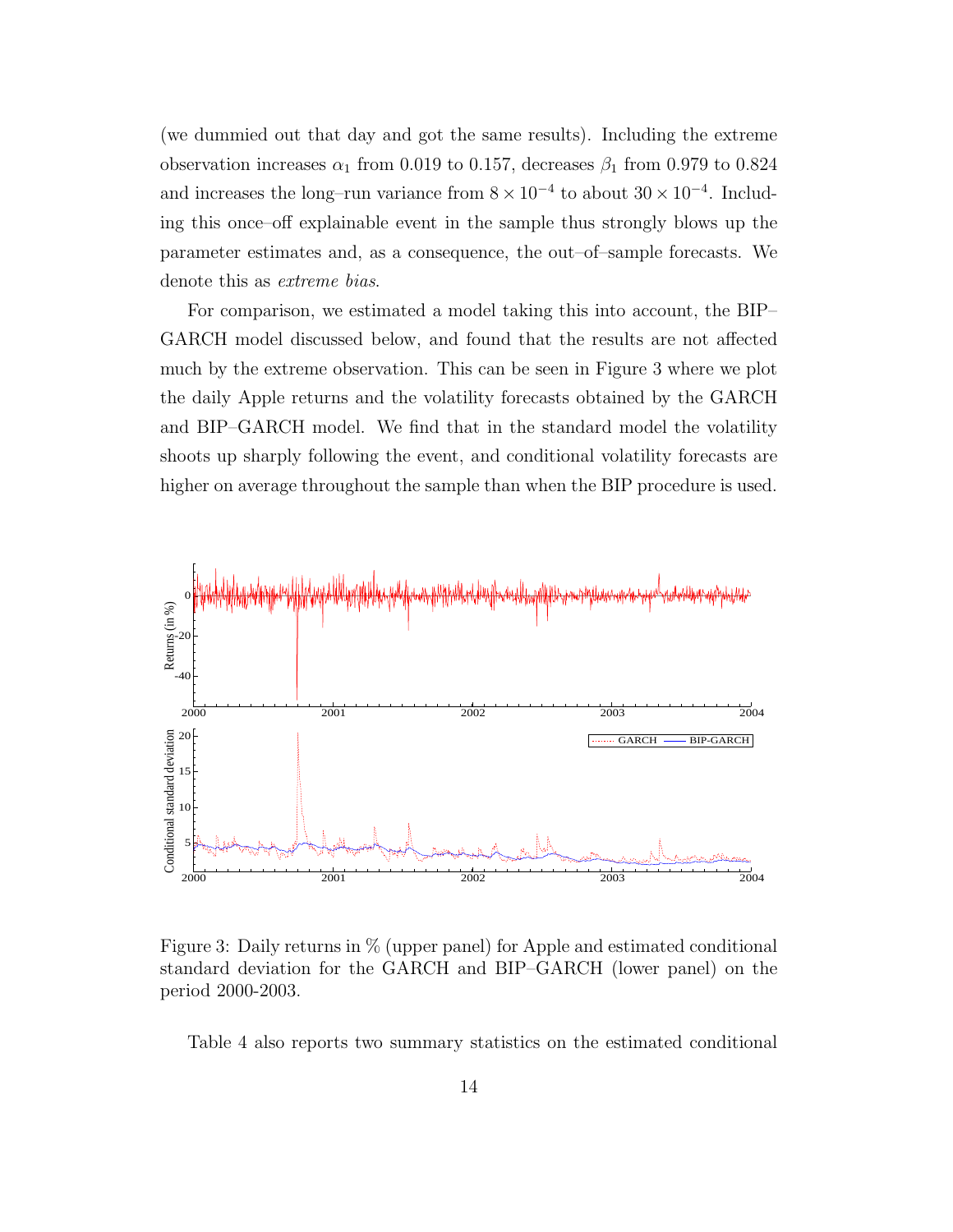volatilities. We see that the mean variance estimate from the GARCH model is only half of its value predicted by the model parameters, while for the BIP GARCH model, these values are very close. A final interesting observation is the difference in the estimated volatility of volatility for the two models. It is 1.543 for the GARCH model and only 0.681 for the BIP–GARCH model.

In conclusion, with this sample, the use of the BIP–GARCH model to forecast volatility lead to much more stable volatility forecasts, as is also clear from the time series plot of volatilities in Figure 3.

The effect of extremes on univariate volatility forecasting can equally be expected to be present in the forecasting of correlations. While little research has demonstrated the impact of extreme observations for correlations, it is readily demonstrated, e.g. by adding one asset to the example with Apple, e.g. Microsoft. Figure 4 plots the daily returns (in %) for these two series. Note the 20% return on the Microsoft stock price, triggered by the once–off event of Microsoft posting first–quarter net income of 46 cents per share, 12 percent above the mean analyst estimate of 41 cents. The same day the stock price of Apple fell by 6%.

Table 5 shows that the effect of this extreme is to cause cDCC conditional correlations to drop in one day from 21.5% to only 3.2%, while historically the average conditional correlation is around 45%. The effect of this extreme is persistent, since it takes more than a month for the estimated conditional correlation to return to its level before the once–off event.

|                  |                | cDCC parameters |                | Correlations<br>$t_0 = \text{Oct } 19, 2000$ |                |                |                                                            |                 |  |  |
|------------------|----------------|-----------------|----------------|----------------------------------------------|----------------|----------------|------------------------------------------------------------|-----------------|--|--|
| Method           | $Q_{12}$       | $\alpha$        |                |                                              |                |                | $R_{12,t_0}$ $R_{12,t_0+1}$ $R_{12,t_0+5}$ $R_{12,t_0+15}$ | $R_{12,t_0+20}$ |  |  |
| cDCC<br>BIP–cDCC | 0.449<br>0.549 | 0.026<br>0.021  | 0.958<br>0.956 | 0.215<br>0.326                               | 0.032<br>0.293 | 0.041<br>0.288 | 0.091<br>0.326                                             | 0.167<br>0.379  |  |  |

Table 5: Apple/MSFT return and extremes, impact on cDCC–GARCH. Estimation on the full sample (i.e., January 2000 – December 2003).

Note:  $\hat{R}_{12,t}$  corresponds to the estimated conditional correlation (between Apple and Microsoft) of the classical and robust DCC models on day t.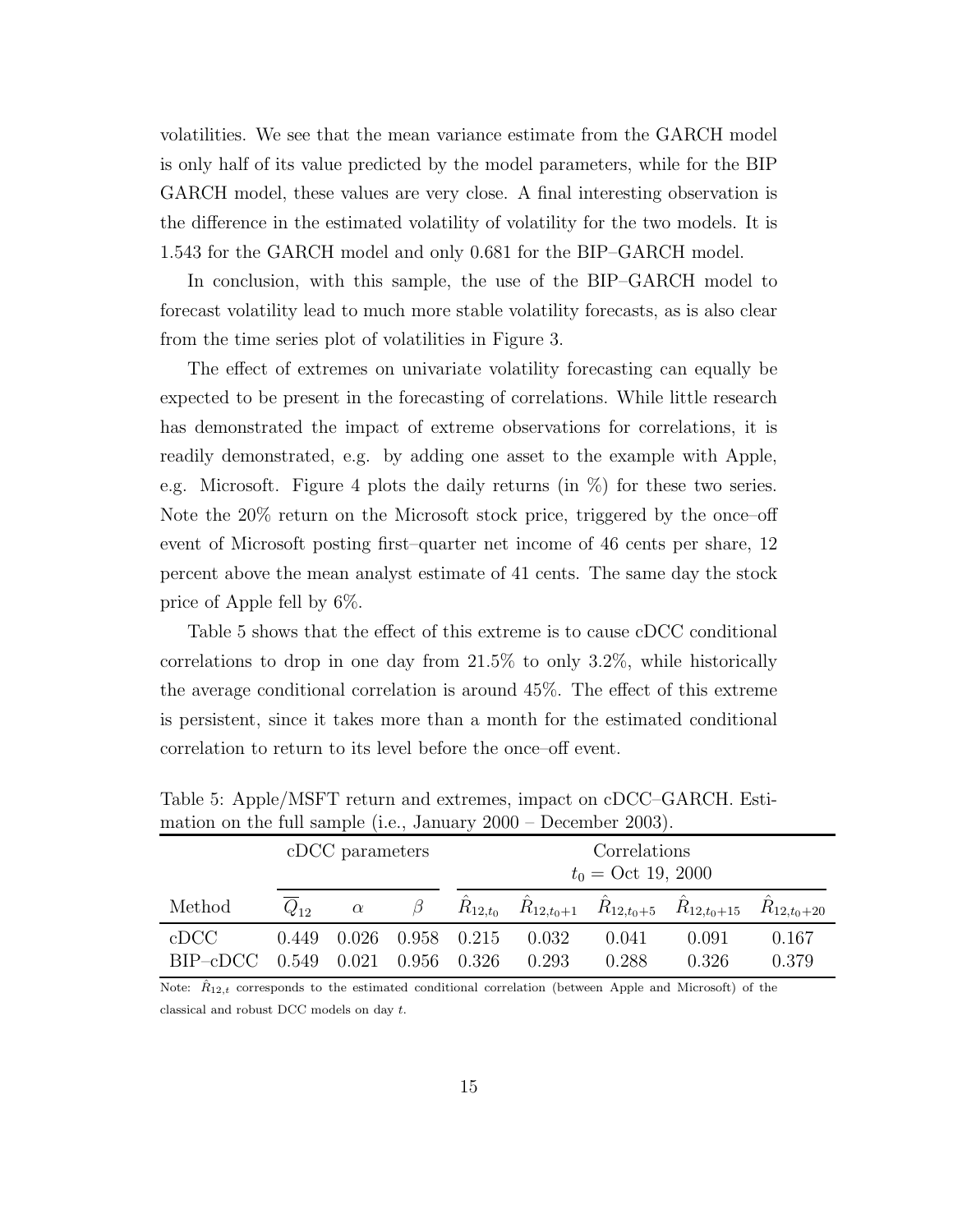

Figure 4: Daily returns in % for Apple and Microsoft (first two panels) and estimated cDCC and BIP-cDCC conditional correlation (lower panel) for the period 2000-2003.

For comparison, we estimated a BIP version of the cDCC model and found the conditional correlation only dropping by 3 percentage points, not 18 points like the baseline model. We further note the strong difference between the two unconditional correlation estimates (about 45% for the cDCC and about 55% for the BIP version) leading the BIP–cDCC correlation to be significantly higher than the cDCC correlation for almost all days in the sample, as can be seen in the lower panel of Figure 4.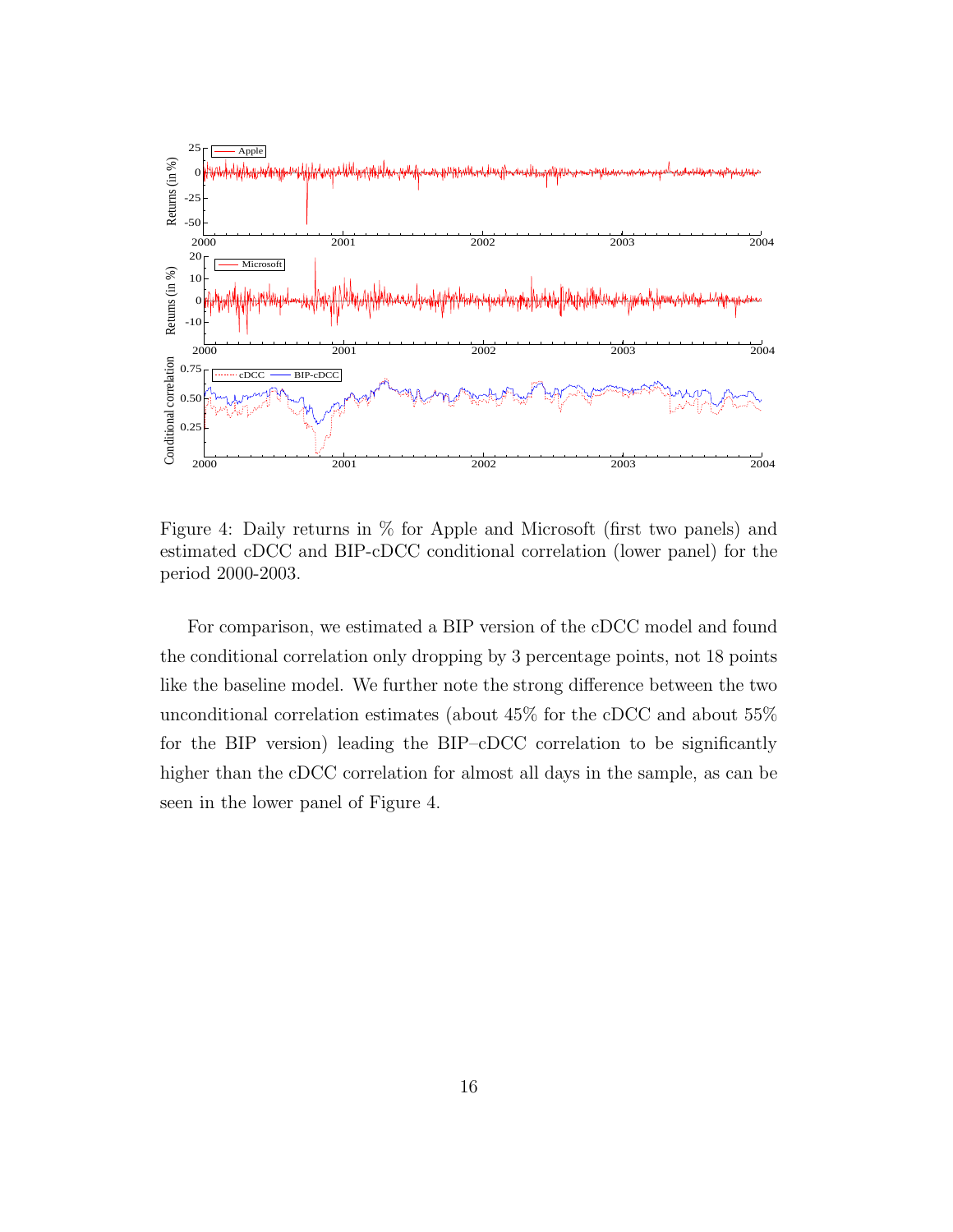#### 3.2 Covariance forecasts exchange rates

The second application is on forecasting the  $r$ -step ahead daily conditional covariance matrix of the EUR/USD and Yen/USD exchange rates over the period 2004–2009. From the daily returns, rolling estimation samples of 2303 observations are used to produce the out–of–sample  $r$ –step ahead daily covariance forecasts, with  $r = 1, \ldots, 10$ . In Figures 5-7 we report the time series and scatter plots of the forecasted cDCC and BIP–cDCC variances and covariances.



Figure 5: Time series plot of daily variance and covariance forecasts for EUR/USD and Yen/USD over the period 2004–2009.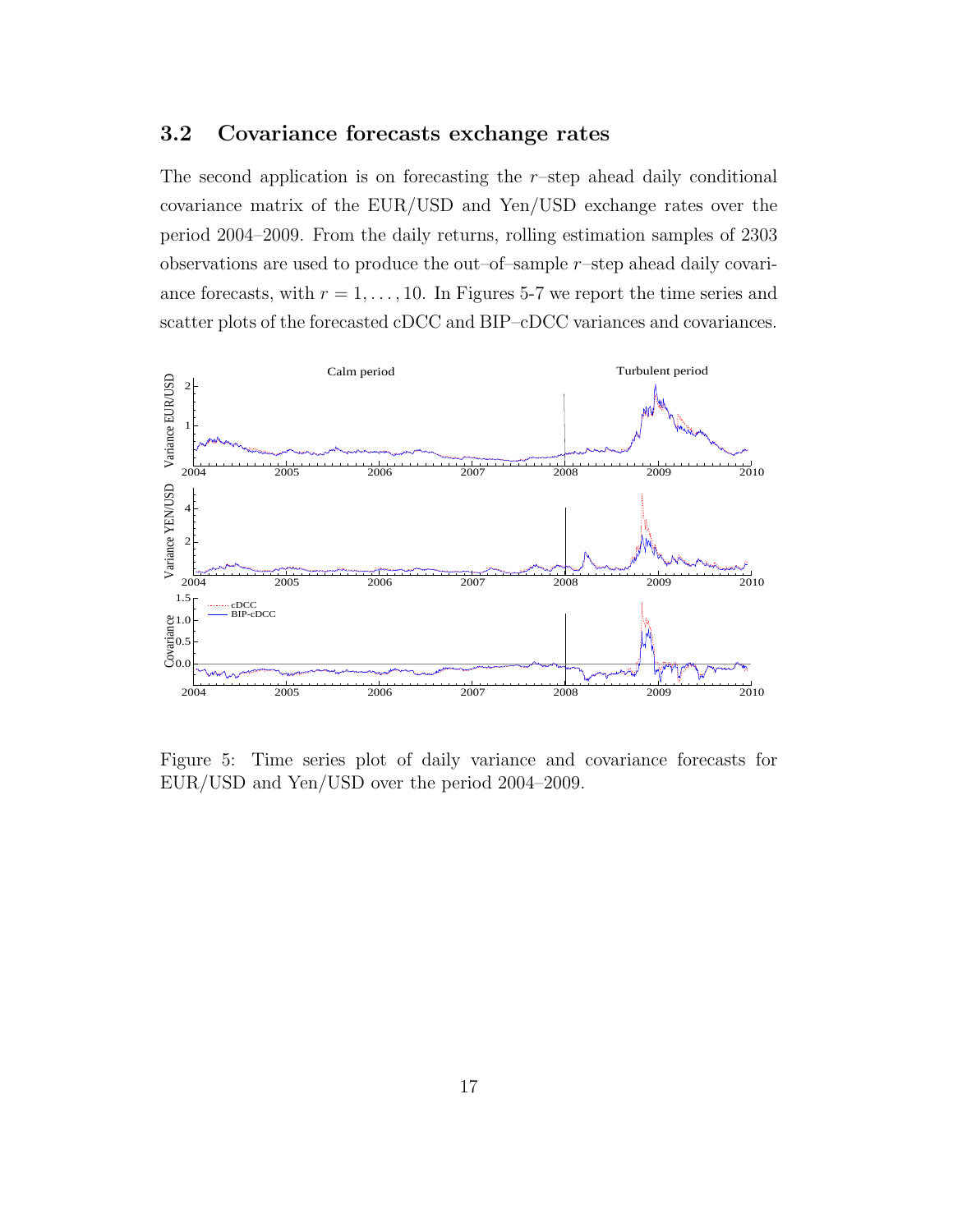

Figure 6: Scatter plot of daily variance and covariance forecasts for EUR/USD and Yen/USD over the calm period 2004–2006.



Figure 7: Scatter plot of daily variance and covariance forecasts for EUR/USD and Yen/USD over the turbulent period 2007–2009.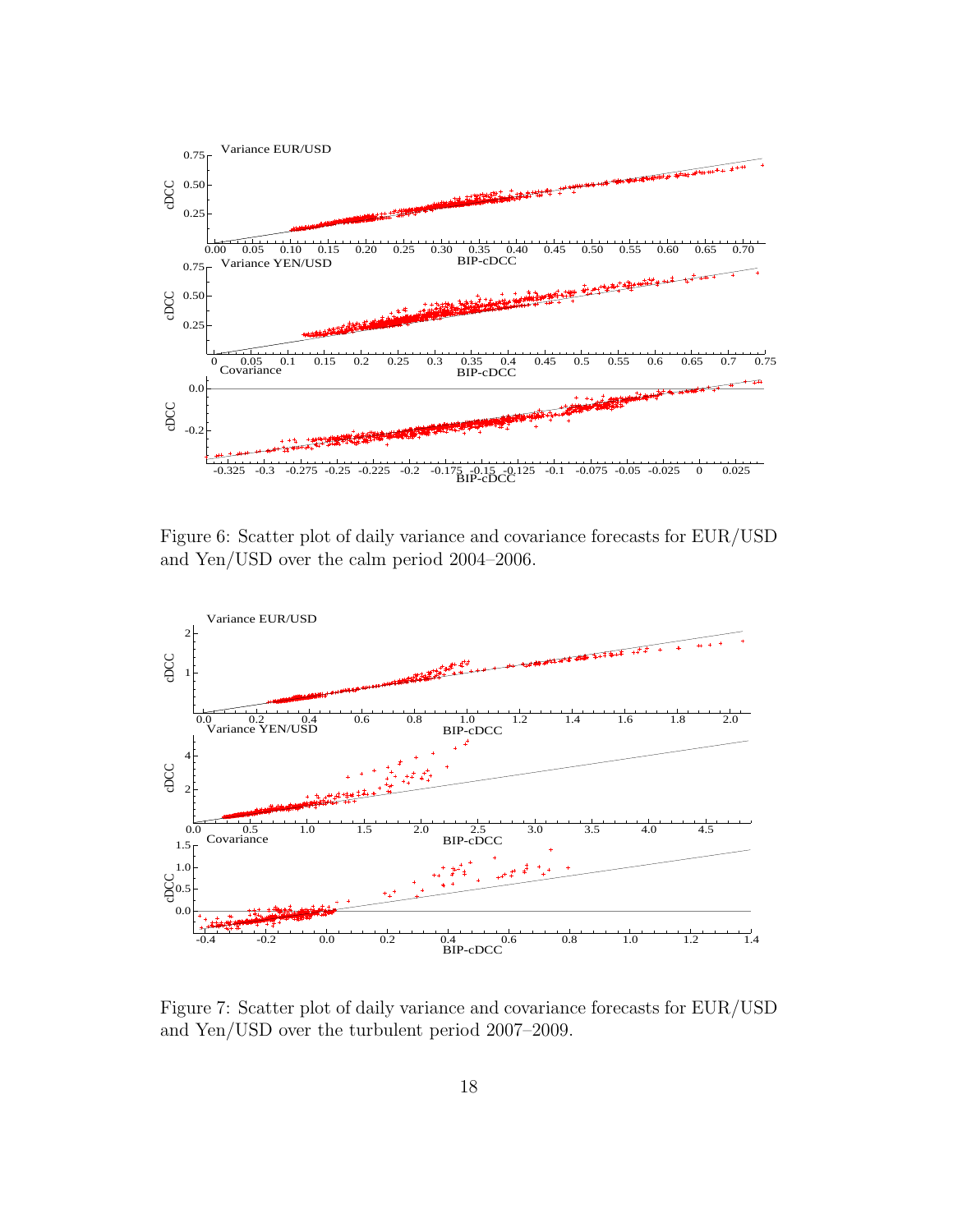#### 3.3 Industry portfolios

In the application we apply the BIP model to the problem of optimal portfolio allocation under bound constraints on the portfolio weights (long only, and maximum  $10\%)$ <sup>1</sup>. In Table 6 we report the results for the same portfolio strategy but without bound constraints on the portfolio weights. We see that the use of the BIP method has no significant impact on the average gross portfolio return, but for most sectors it reduces significantly the portfolio standard deviation and turnover.

<sup>&</sup>lt;sup>1</sup>The list of tickers for each of the sector portfolios is the following: Consumer Discretionary (tickers: AN, AZO, BBBY, BBY, HRB, CCL, CMCSA, DHI, DV, EK, FDO, F, GCI, GPS, GPC, GT, HOG, HAR, HAS, HD, IGT, JCI, KSS, LEG, LEN, LTD, LOW, M, MAR, MAT, MCD, MHP, MDP, NYT, NWL, NKE, JWN, ORLY, ODP, JCP, PHM, RSH, ROST, SHW, SNA, SWK, SPLS, SBUX, HOT, TGT, TIF, TWX, TJX, URBN, VFC, DIS, WPO, WHR), Consumer Staples (ADM, AVP, CAG, CCE, CL, CLX, COST, CPB, CVS, GIS, HNZ, HRL, HSY, K, KMB, KO, KR, MKC, MO, PEP, PG, SLE, STZ, SVU, SWY, SYY, TAP, TSN, WAG, WFM, WMT ), Energy (APA, APC, BHI, CHK, COG, COP, CVX, DVN, EOG, EP, HAL, HES, HP, MEE, MRO, MUR, NBL, NBR, NE, NFX, OXY, RDC, RRC, SLB, SUN, SWN, TSO, VLO, WMB, XOM), Financials (ACE, AFL, AIG, ALL, AON, AXP, BAC, BBT, BEN, BK, C, CB, CINF, CMA, EFX, EQR, FHN, FITB, HBAN, HCN, HCP, HST, JPM, KEY, KIM, L, LM, LNC, LUK, MI, MMC, MS, MTB, NTRS, PBCT, PCL, PGR, PNC, PSA, RF, SCHW, SLM, SPG, STI, STT, TMK, TROW, TRV, UNM, USB, VNO, WFC, XL, ZION), Healthcare (ABT, AET, AGN, AMGN, BCR, BAX, BDX, BIIB, BSX, BMY, CAH, CELG, CEPH, CERN, CI, CVH , XRAY, ESRX, FRX, GILD, HUM, JNJ, LH, LLY, MDT, MRK, MYL, PDCO, PKI, PFE, STJ, SYK, THC, TMO, UNH, VAR, WPI), Industrials (APH, AVY, BA, CAT, CMI, CSX, CTAS, DE, DHR, DNB, DOV, EMR, ETN, EXPD, FAST, FDX, FLS, GD, GE, GLW, GR, GWW, HON, IR, ITW, JEC, LMT, LUV, MAS, MMM, NOC, NSC, PBI, PCAR, PCP, PH, PLL, R, RHI, ROK, ROP, RRD, RTN, TXT, TYC, UNP, UTX, WM), IT (AAPL, ADBE, ADI, ADP, ADSK, ALTR, AMAT, AMD, BMC, CA, CPWR, CSC, CSCO, DELL, EMC, ERTS, FISV, FLIR, HPQ, HRS, IBM, INTC, INTU, JBL, JDSU, KLAC, LLTC, LSI, MCHP, MOLX, MSFT, MSI, MU, NSM, NVLS, ORCL, PAYX, QCOM, SYMC, TER, TLAB, TSS, TXN, WDC, XLNX, XRX), and Materials (AA, APD, ARG, BLL, BMS, CLF, DD, DOW, ECL, EMN, FMC, IFF, IP, MWV, NEM, NUE, OI, PPG, PX, SEE, SIAL, VMC, WY, X).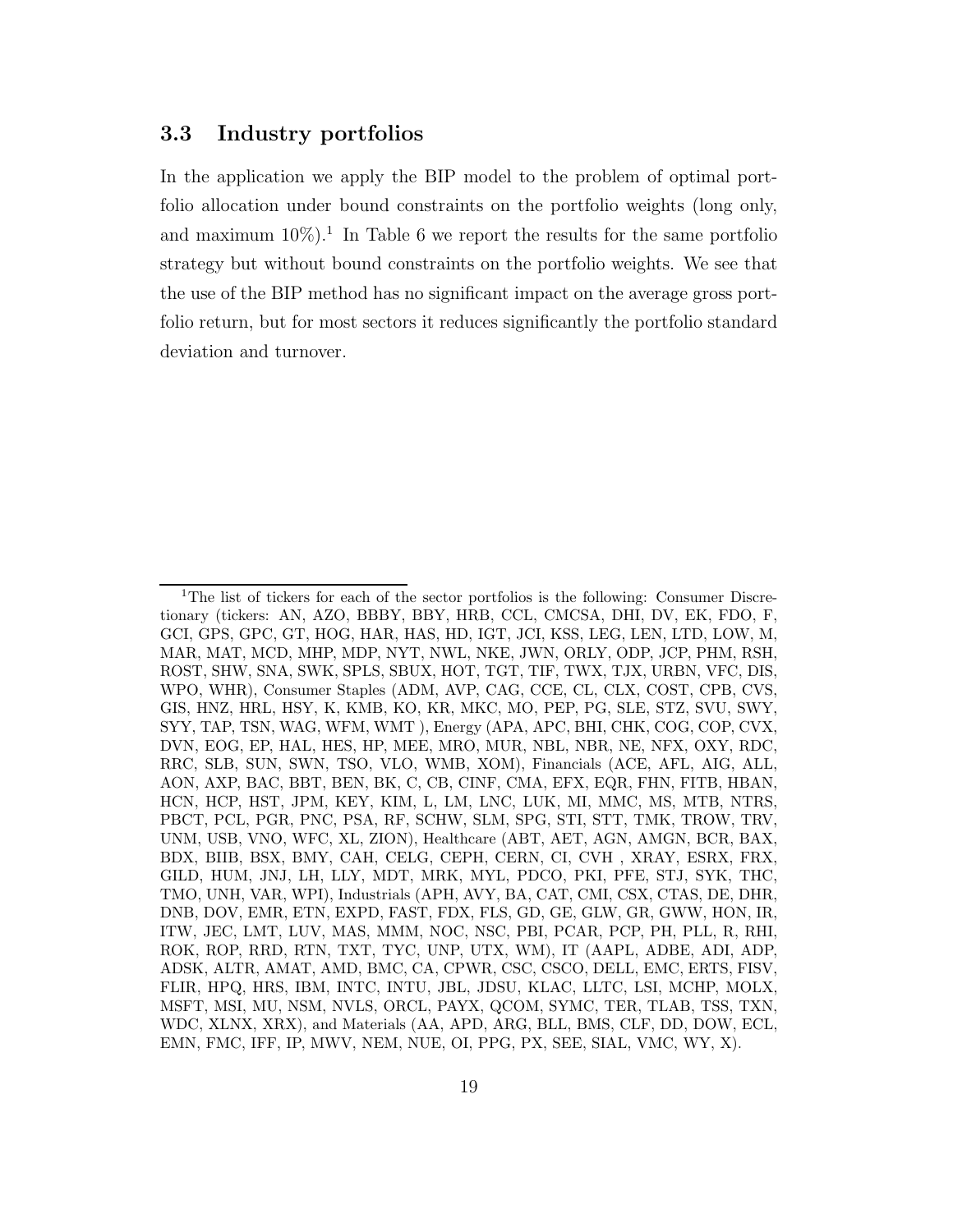Table 6: Summary statistics on out–of–sample performance of minimum variance portfolios based on the BIP–cDCC vs cDCC model: gross returns (annualized mean, standard deviation), portfolio turnover and difference in annualizedSharpe ratio when the proportional trading cost is  $\kappa$ .

|              |           | cDCC       |            |             | $BIP$ - $cDCC$ |            |            | $\Delta$ SR BIP-cDCC vs cDCC |            |  |  |
|--------------|-----------|------------|------------|-------------|----------------|------------|------------|------------------------------|------------|--|--|
|              | mean      | SD.        | Turn       | mean        | <b>SD</b>      | Turn       | $\kappa=0$ | $1e-4$                       | $1e-3$     |  |  |
| 2004-2006    |           |            |            |             |                |            |            |                              |            |  |  |
| Cons.Staples | 0.072     | $0.101***$ | $0.482***$ | 0.102       | $0.088***$     | $0.244***$ | 0.443      | 0.490                        | $0.933**$  |  |  |
| Energy       | 0.518     | $0.297***$ | $1.953***$ | 0.307       | $0.186***$     | $0.707***$ | $-0.095$   | $-0.032$                     | 0.601      |  |  |
| Financials   | $0.354**$ | 0.158      | $1.961***$ | $0.076**$   | 0.138          | $0.665***$ | $-1.692$   | $-1.502$                     | 0.221      |  |  |
| Healthcare   | 0.024     | $0.173***$ | $1.018***$ | 0.102       | $0.112***$     | $0.329***$ | 0.759      | 0.838                        | $1.502***$ |  |  |
| Industrials  | 0.065     | $0.150***$ | $1.427***$ | 0.154       | $0.097***$     | $0.465***$ | $1.138**$  | $1.265**$                    | $2.324***$ |  |  |
| IT           | 0.075     | 0.138      | $0.641***$ | 0.141       | 0.135          | $0.496***$ | 0.506      | 0.522                        | 0.743      |  |  |
| Materials    | 0.221     | $0.307***$ | $1.262***$ | 0.127       | $0.126***$     | $0.394***$ | 0.285      | 0.316                        | 0.538      |  |  |
| 2007-2009    |           |            |            |             |                |            |            |                              |            |  |  |
| Cons.Staples | $-0.050$  | $0.178**$  | $0.602***$ | $-0.041$    | $0.167**$      | $0.351***$ | 0.032      | 0.063                        | 0.348      |  |  |
| Energy       | $-0.042$  | $0.381***$ | $1.494***$ | $-0.044***$ | 0.348          | $1.002***$ | $-0.016$   | 0.016                        | 0.253      |  |  |
| Financials   | $-0.128$  | $0.333***$ | $1.514***$ | $-0.063$    | $0.236***$     | $0.603***$ | 0.126      | 0.174                        | 0.617      |  |  |
| Healthcare   | $-0.023$  | $0.202***$ | $0.652***$ | $-0.048$    | $0.174***$     | $0.390***$ | $-0.158$   | $-0.126$                     | 0.095      |  |  |
| Industrials  | $-0.107$  | $0.264***$ | $1.355***$ | $-0.139$    | $0.215***$     | $0.667***$ | $-0.237$   | $-0.190$                     | 0.269      |  |  |
| IT           | $-0.043$  | $0.272**$  | 0.768      | $-0.047$    | $0.245**$      | 0.748      | $-0.032$   | $-0.032$                     | $-0.095$   |  |  |
| Materials    | 0.097     | $0.325***$ | $0.944***$ | $-0.041$    | $0.266***$     | $0.529***$ | $-0.459$   | $-0.427$                     | $-0.221$   |  |  |

∗∗∗, ∗∗ and∗ indicate significant differences between BIP–cDCC and cDDC at the 1%, 5% and 10% level respectively.